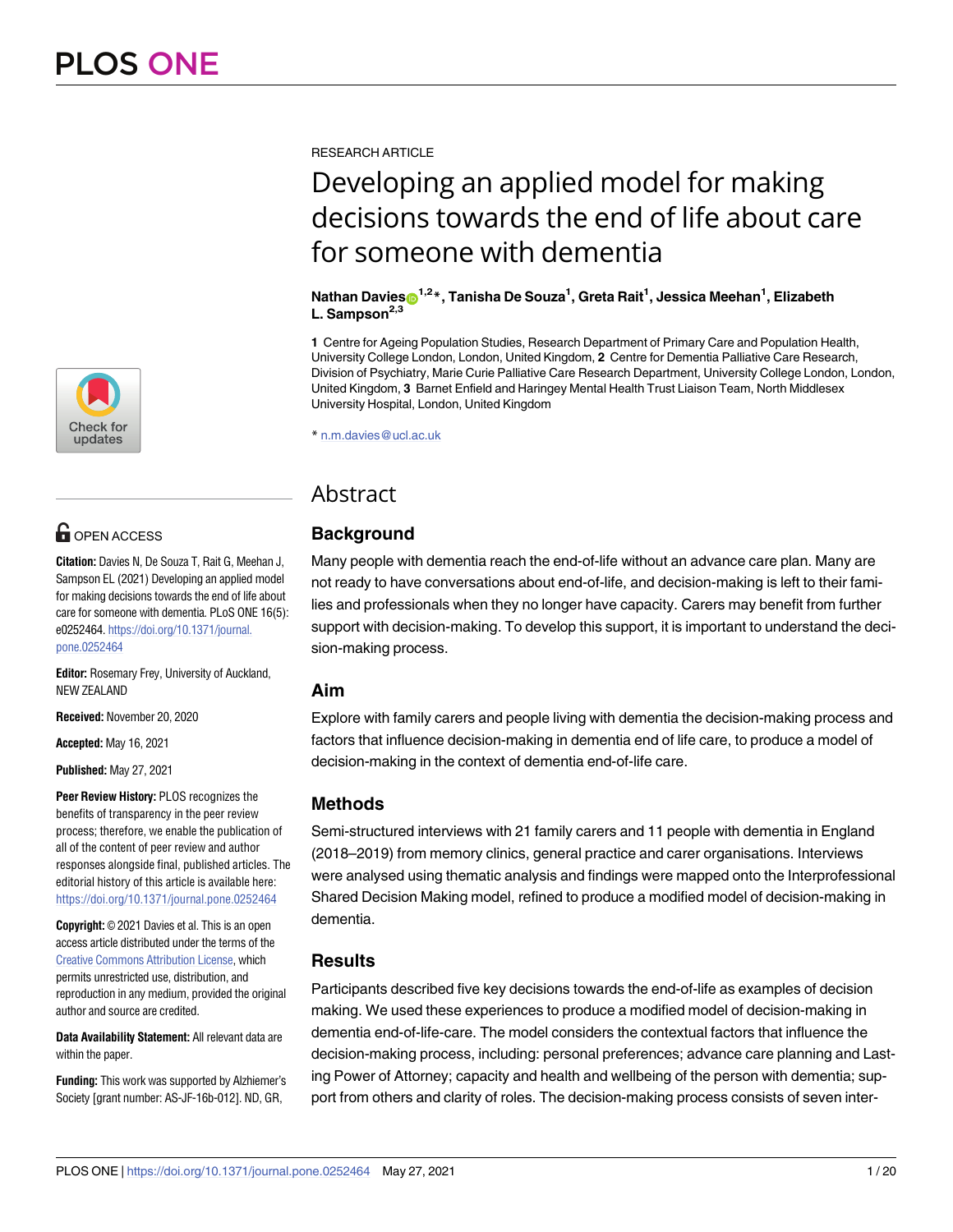<span id="page-1-0"></span>ELS received the award. The funders had no role in study design, data collection and analysis, decision to publish, or preparation of the manuscript. [https://www.alzheimers.org.uk/.](https://www.alzheimers.org.uk/)

**Competing interests:** The authors have declared that no competing interests exist.

linked stages: 1) identifying the decision maker or team; 2) sharing and exchanging information; 3) clarifying values and preferences; 4) managing and considering emotions; 5) considering the feasibility of options; 6) balancing preferred choice and the actual choice; and 7) implementation and reflecting on outcomes.

### **Conclusions**

The modified model breaks down the decision-making process and attempts to simplify the process while capturing the subtle nuances of decision making. It provides a framework for conversations and supporting decisions by carers.

# **Introduction**

People living with dementia have a right to be involved in decisions about their care, many countries have passed laws to this affect, however this may be more prominent in developed countries. However, dementia affects an individual's ability to retain information, weigh up options and make judgements, ultimately diminishing their decision making capacity [[1\]](#page-17-0). Many with dementia will increasingly require the support of those around them, including family or professionals to make decisions. This may include decisions about healthcare and treatment, living arrangements, finances and daily activities of living. In the later stages of dementia and towards the end of life the person living with dementia is unlikely to have capacity to make their own decisions.

When the person can no longer make their own decisions they are made by a surrogate decision maker or proxy, this is usually a family carer or a professional depending on the significance of the decision to be made and national or local legislation. For example, in the UK the Mental Capacity Act states for those who lack the capacity decisions should be made in their best interests [\[2](#page-17-0)]. In addition, some people with dementia in the UK have a Lasting Power of Attorney for Health and Welfare, made out when they still had capacity, which enables carers to make these decisions. The terminology and legality of such procedures will differ internationally, for example in the UK Lasting Power of Attorney needs to be registered with the Office of the Public Guardian for it to be legal.

There have been many international initiatives to encourage advance care planning with people living with dementia early, to plan for their care including their end-of-life care (EOLC) [[3](#page-17-0), [4\]](#page-17-0), making choices for when they no longer have capcity. However, people report a lack of conversations about EOLC and planning for the later stages of dementia [\[5](#page-17-0)], and often reach the end-of-life without a previous discussion about their choices for care [[6](#page-17-0)]. End of life discussions may include where someone would like to be cared for and die, what are their preferences for care and treatment, what treatment they would not like to receive, and importantly what care they would like to receive. End of life is difficult to define in dementia due to the uncertain nature of the condition. The dementia trajectory is variable characterised by progressive decline, and punctuated by acute events such as an infection or falls, where an individual may recover or experience an increased rate of decline in health until their death [\[7\]](#page-17-0).

Many people with dementia and family carers may not want to have discussions about EOLC [[8\]](#page-17-0). Additionally, some practitioners lack the confidence to hold EOLC conversations, overlook the importance of ongoing discussions about care planning, or simply do not have the time [\[9](#page-17-0), [10](#page-17-0)].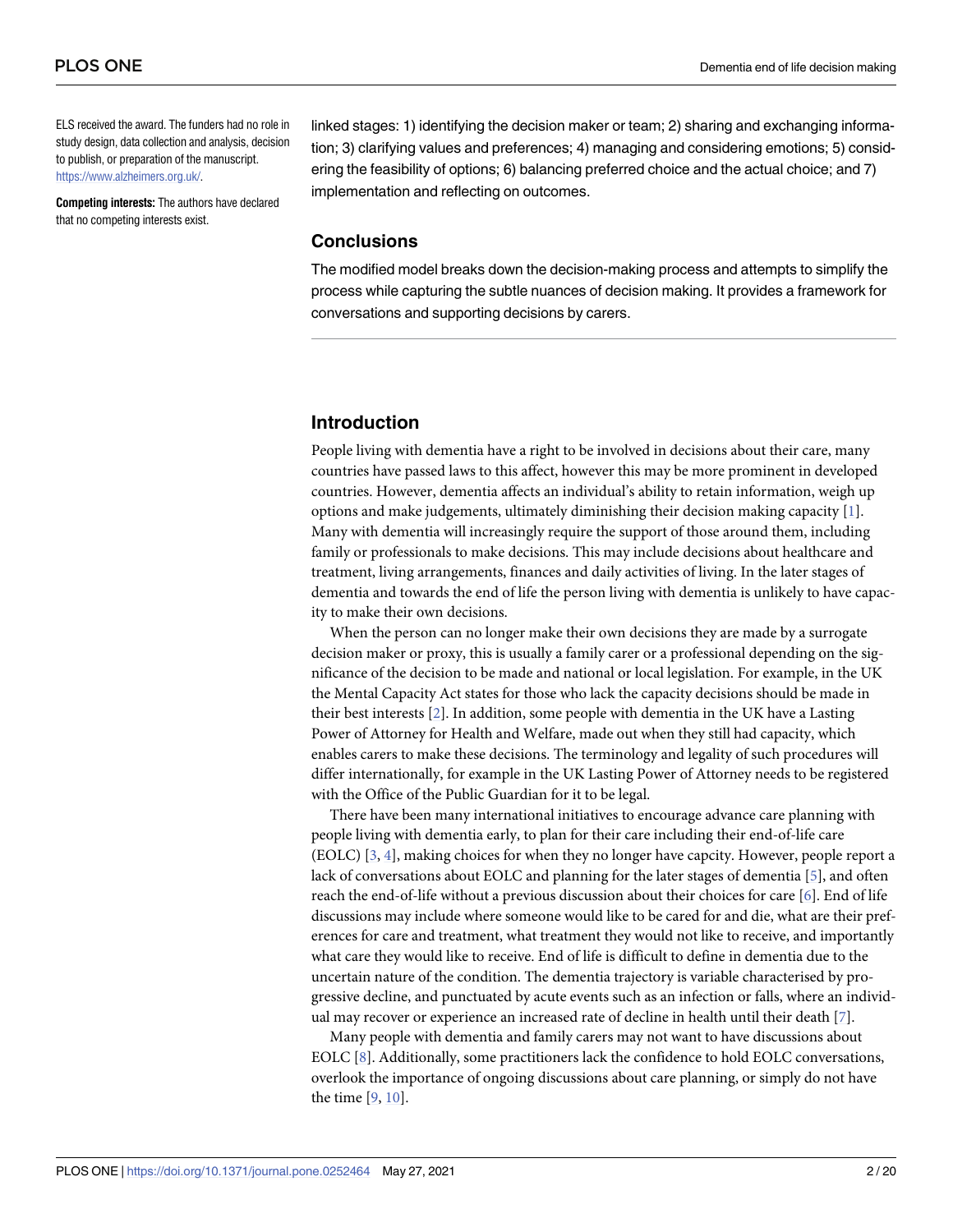<span id="page-2-0"></span>Studies have demonstrated that family carers find making decisions difficult and complex, managing the stress of making decisions and challenging professionals with sometimes minimal support from those around them  $[11]$ . Carers have described their role as a 'patient manager' and found EOLC decisions particularly difficult, mainly medical decisions about treatment and resuscitation [\[12\]](#page-17-0). However, many carers were helped when they knew the preferences of the person and were supported by those around them [\[12\]](#page-17-0).

Carers may benefit from further support with decision making for example from simplified frameworks, decision support or decision aids  $[13-15]$ . To develop this support, it is important to understand the decision-making process and important factors influencing decisions from the perspective of people living with dementia and family carers. Relatively little work has included the views of people living with dementia about EOLC [[16](#page-18-0), [17](#page-18-0)]. The majority of work on decision making in dementia has focussed on the barriers and experiences of making decisions on behalf of someone else and little has been done to understand and conceptualise in depth the decision-making process.

Models of decision-making have been developed in the field of shared decision-making. The Interprofessional Shared Decision Making (IP-SDM) model is one such example, breaking down decision making to consider: the context, the role of those involved and the steps in the decision-making process [\[18\]](#page-18-0). The model helps to break down the complexity of decisionmaking and clarify where and what support is needed for decision makers. IP-SDM has been used to understand decisions made by caregivers of older adults [\[19\]](#page-18-0), experiences of people living with dementia, family carers, and professionals making decisions about housing transitions [\[20\]](#page-18-0), decisions about eating and drinking [\[21\]](#page-18-0). No studies have considered the use of this model to break down the complexity of making decisions about dementia EOLC.

#### **Aims**

We aimed to:

- 1. Explore the process and factors influencing decision making towards the end of life from the perspective of family carers of someone living with dementia.
- 2. Explore the perspectives of people living with dementia on family carer decision making towards the end of life.
- 3. Map the process and factors influencing decision making to the IP-SDM model
- 4. Refine the IP-SDM model in the context of dementia EOLC to produce a refined model of decision making.

#### **Methods**

#### **Ethics**

Ethical approval was obtained London Queen Square Research Ethics Committee (18/LO/0408) Written informed consent was obtained from all participants.

#### **Design**

A qualitative study using semi-structured interview methods analysed using thematic analysis methods and the IP-SDM model to develop a model of decision making in the context of dementia towards the end of life. Throughout this study we were advised and guided by our patient and public involvement group which consisted of four former family of carers of people living with dementia, whose role was to apply their expertise from their lived experiences.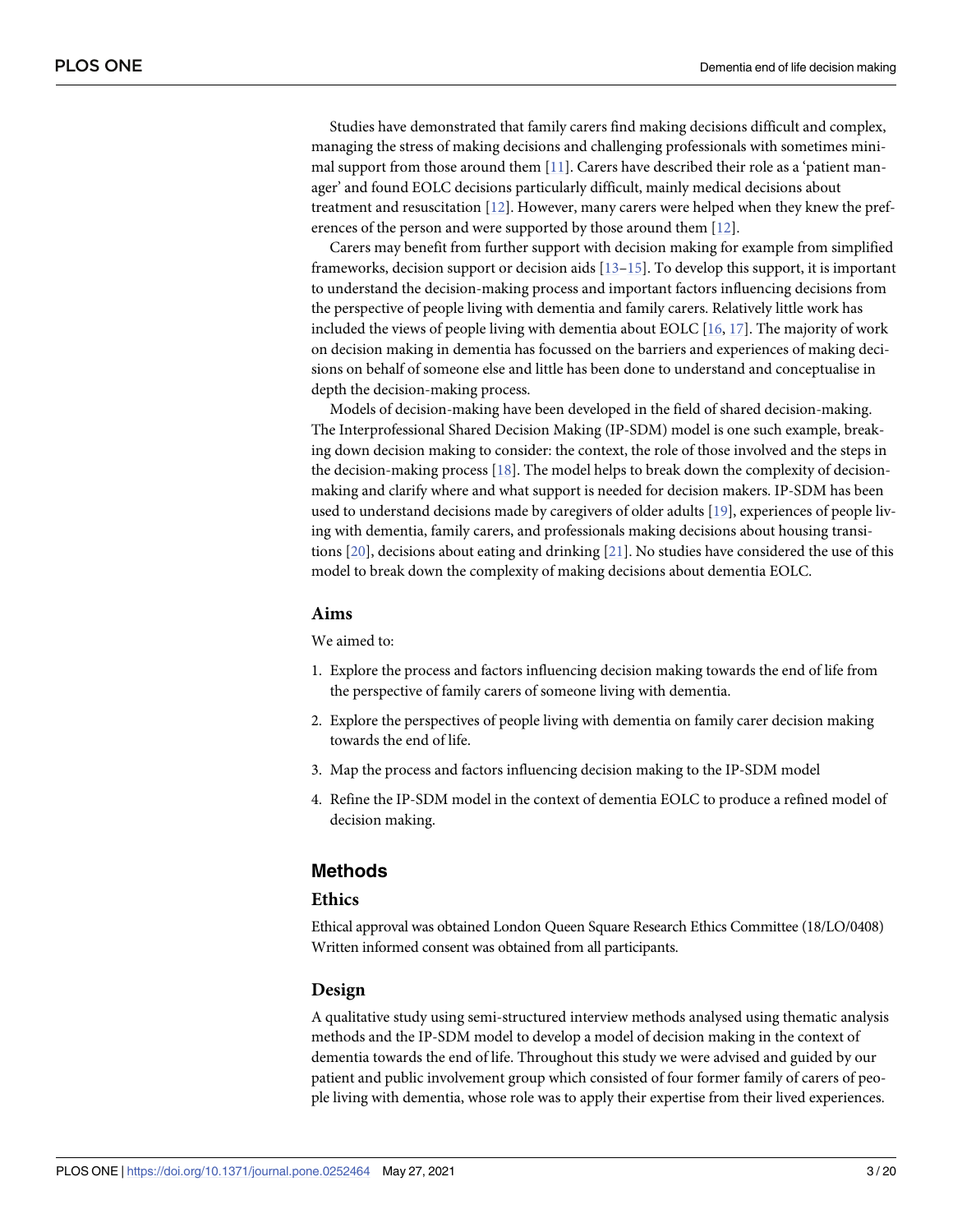#### <span id="page-3-0"></span>**Participants and recruitment**

People living with dementia and family carers of people with dementia were purposively sampled. Participants were recruited from a number of sources including memory services, general practices, and national dementia/carer networks. Eligibility criteria (see below) were provided to sites and eligible participants were identified and invited by clinical staff in writing or in person. Participants were also recruited from national dementia/carer networks, including the National Institute for Health Research Join Dementia Research website. Invitations were sent by members of the research team or the host organisation via email. Interested participants contacted the research team directly.

#### **Inclusion and exclusion criteria**

Participants were included if they were:

- Family member or friend who provided unpaid care for a person living with dementia in the later stages of dementia or towards the end of life
- Current or former carer
- Surrogate decision maker for the person living with dementia, either informally or through Lasting Power of Attorney for health and welfare
- Person with a clinical diagnosis of dementia
- Able to provide informed consent
- Read and speak English

Participants were excluded if:

- They experienced a bereavement in the last three months to minimise distress to participants as per previous studies [\[22\]](#page-18-0) and advise from our Patient and Public Involvement (PPI) group
- There were clinical or social concerns that precluded them being approached

We ensured participants had the capacity to consent by conducting a short capacity assessment before we began the interview, using the principles of the UK Mental Capacity Act [\[2\]](#page-17-0). This required us to check they understood the study through a brief discussion and whether they could retain, use or weigh the information as part of making the decision and communicate their decision.

#### **Procedure**

Following invitation participants provided written informed consent at the start of the interview. Semi-structured interviews took place at the participant's home or researcher's university guided by a topic guide developed from the literature [\[5](#page-17-0), [14,](#page-18-0) [23\]](#page-18-0). We used vignettes to prompt thinking about the process of making decisions and factors influencing decisions [\[24\]](#page-18-0). The topic guide and vignettes were pilot tested with two participants initially, which were included in the final analysis. Minor amendments were made to the topic guide for phrasing based on pilot interviews and iteratively refined throughout the study. Interviews were conducted individually or in dyads with the person with dementia and a family member. In dyads we were interested in hearing the views of both participants. Interviews were conducted by either ND or TDS both researchers are experienced in qualitative research with backgrounds in psychology and dementia care, they also led on analysis. A distress protocol was developed if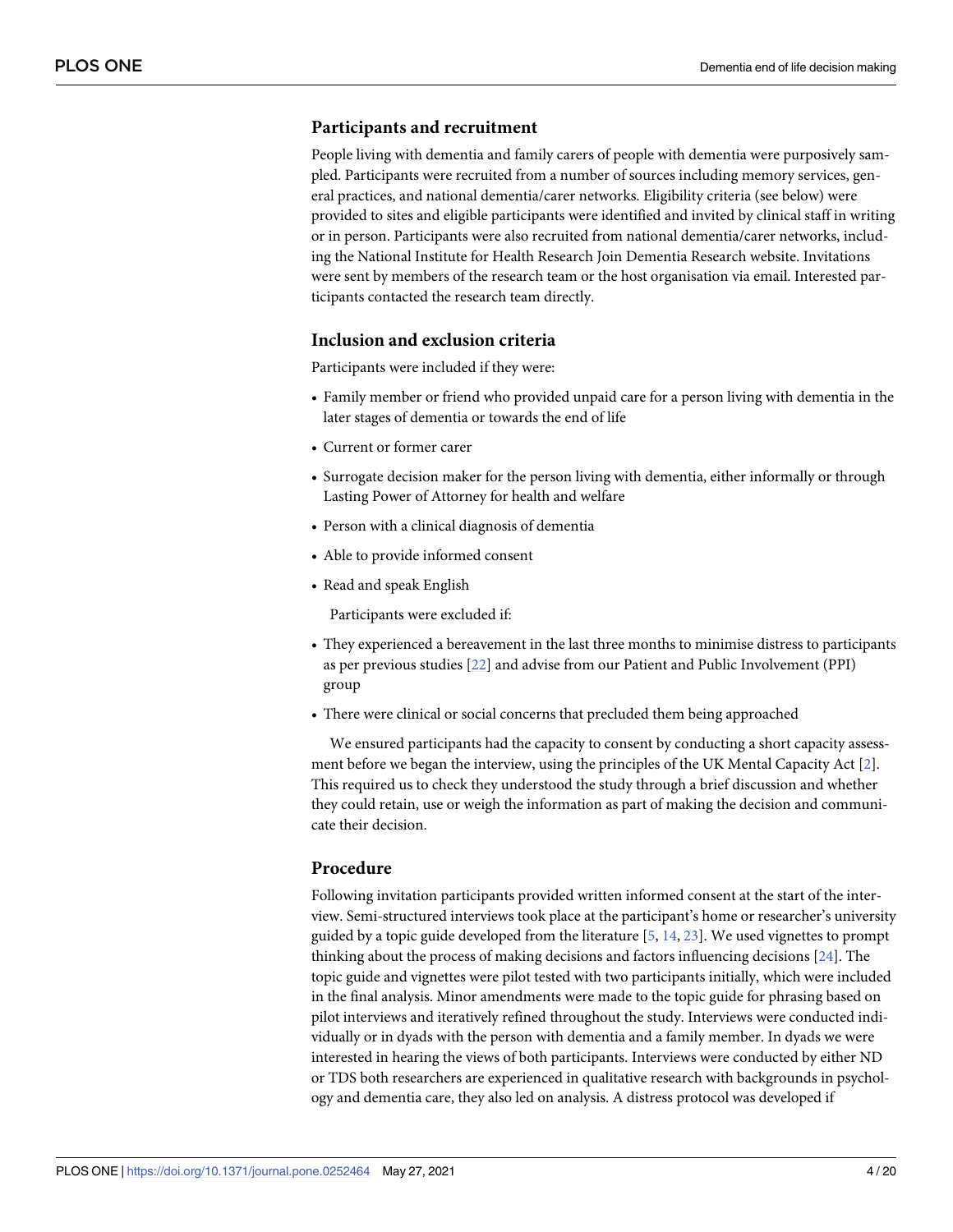<span id="page-4-0"></span>participants became distressed during the interviews, including pausing or stopping the interview, providing contacts for support and contacting the participants by telephone after the interview.

#### **Conceptual model**

In this study we based our interpretation of what constitutes a model from Nilsen (2015) who asserts a model deliberately simplifies a phenomenon, and need not always be an accurate representation of reality to have value. They have been compared to theories but theories are explanatory and descriptive, however a model is more descriptive than explanatory [[25](#page-18-0)].

The IP-SDM was used as a conceptual model to guide and shape the organisation, presentation of findings and modified to develop a refined model of decision making in dementia EOLC [[18](#page-18-0)]. This model was chosen as it was developed for decisions in primary care which delivers most clinical dementia care. It emphasises decision making as a shared process which is emphasised in dementia care and considers factors at the macro, meso and micro level. The model provides a stepwise framework to break down the process, consisting of the individual steps of the decision-making process, including: identifying which decision to be made, exchange of information, eliciting values and preferences, considering the feasibility of the options, the preferred choice, the actual choice, implementing the decision, and outcomes (e.g. consequences) of decisions made. The model considers the context in which decisions are made, considering the social norms, organisational routines, and institutional structures. The model also considers the people involved and their roles.

However, this model was not developed considering people with dementia, many of whom lack capacity and are not able to make decisions towards the end of life. Dementia often progresses slowly and there are multiple points both within the health and social care of the individual which require decisions which this model has not considered during development. The IP-SDM assumes a linear process to decision making however, previous research has shown decision making in dementia and in dementia end of life care is very complex and may not fit a linear process [[26](#page-18-0), [27\]](#page-18-0). The IP-SDM model has been developed focussing on inter-professional decision making, however the current study is exploring decisions by families and people living with dementia themselves. Finally, developed in primary care this model has several aspects which focus on system level factors which may need modification when decisions are being made by family carers.

#### **Analysis**

Interviews were audio recorded, transcribed verbatim, anonymised and imported into NVivo 12 software. The data was analysed using thematic analysis methods from the start of data collection as an iterative process [\[28\]](#page-18-0). Three researchers (blinded for review) independently coded three transcripts and researchers met to compare coding and devised a coding list. The coding list was then applied to the remaining interviews by two researchers. Coding was discussed and revised in regular meetings among researchers this also helped to confirm when we had reached data saturation. Data was managed using NVivo software.

Following an iterative process codes were mapped onto the IP-SDM stages, through regular discussions among the whole research team. We discussed the fit of codes and searched for cases and examples which did not align with the stages of the IP-SDM. This allowed us to identify gaps and stages missing from the IP-SDM model and critique the applicability in this field. Through these discussions we identified common patterns among the codes to construct themes, guided by the IP-SDM as well as remaining grounded in the data. This allowed us to refine the model by renaming, redefining, and adding new stages to fit decision making in this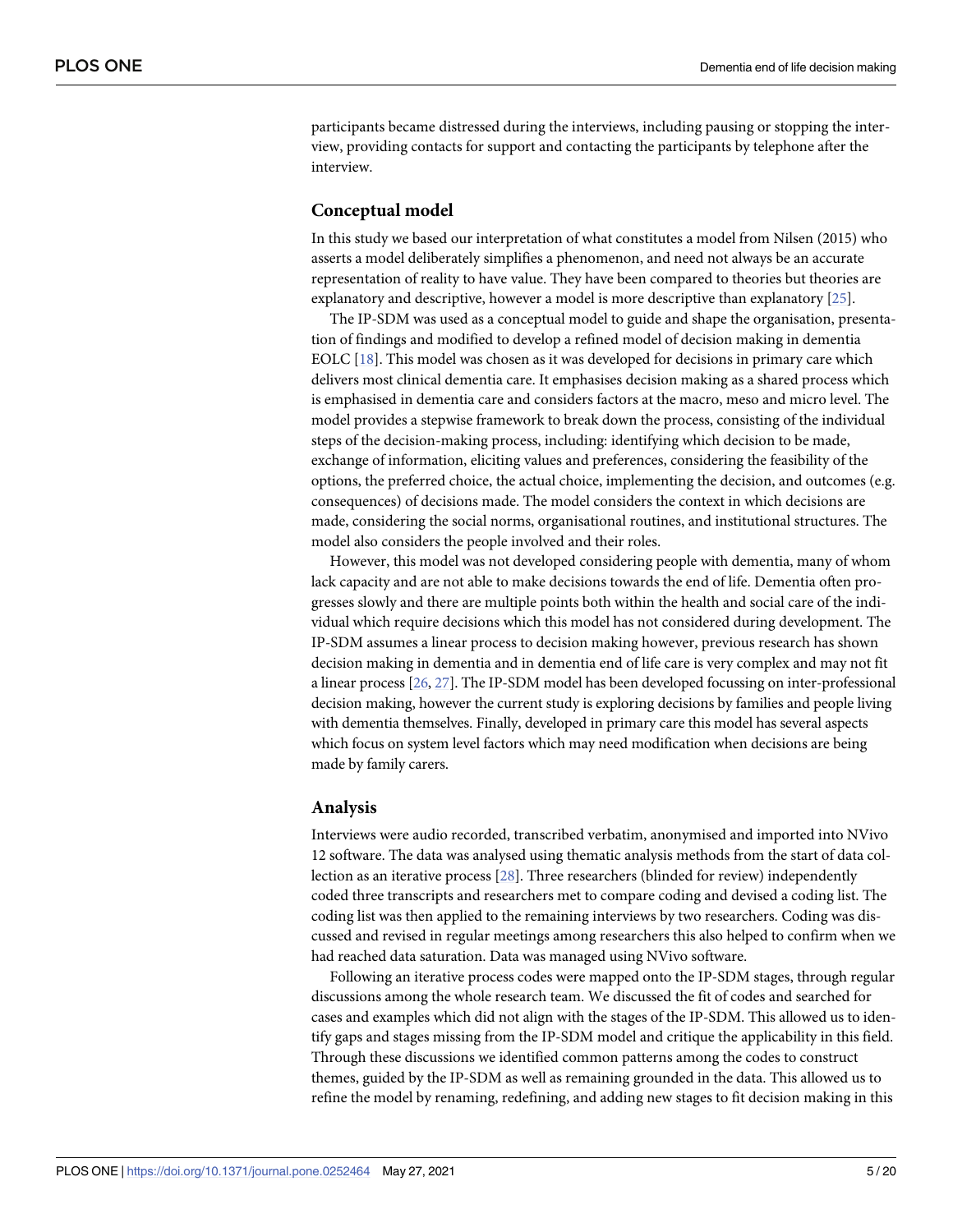<span id="page-5-0"></span>population. Our themes consist of the stages of our refined decision-making model and subthemes highlight the factors to consider within the decision-making stages. We presented the model and supporting data to our PPI group to increase rigour of our model and findings by generating discussion and ideas [\[29\]](#page-18-0). They provided feedback on how the model resonated with their experiences. This follows similar procedures in other studies [\[20,](#page-18-0) [21\]](#page-18-0).

# **Results**

Interviews were conducted with 21 family carers and 11 people living with dementia (including six dyads). In the dyads it varied as to who led most of the discussion. Participants predominantly identified as white British (64% of people with dementia, 57%). Family carers were mainly still caring (76%), female (81%), and ranged from 41 to 86 years of age. People with dementia ranged from 72 to 90 years of age, and over half (55%) were male.

We present the decisions which participants identified, the contextual factors influencing the decision-making process and finally, the stages of the decision-making process with factors to consider within these stages. The themes below are the key aspects of the refined IP-SDM model which is presented in [Fig](#page-6-0) 1.

#### **Decisions**

Family carers discussed five overarching key areas of decision making towards the end-of-life when discussing the process and factors influencing decisions: 1) ensuring everyday wellbeing of the person with dementia; 2) managing eating and drinking difficulties; 3) managing changes in care, including transitions in place of care; 4) managing healthcare and treatment; 5) managing financial and household affairs.

#### **Context**

We identified four contextual factors which influenced the process of making decisions by carers: 1) personal preferences; 2) advance care planning and Lasting Power of Attorney; 3) capacity, health and wellbeing of the person with dementia; 4) support from others and clarity of roles.

**Personal preferences.** Openness and willingness to engage in discussions varied. Adult children carers attributed this to a generational difference. They felt their parents did not want to discuss death and dying, but as a younger carer they were much more pragmatic and had thought about what may happen in the future:

*'I'm very much of that mindset, like, "Okay, we need to talk about death and I want to live out the end-of-my life in an appropriate way," whereas they [parents] would be probably in a slightly–I think it's also a generational thing of just like a naivety about it. You don't talk about death, it's all kind of brushed under the carpet' (Carer, C016)*

Family carers appeared to want to place a reason on why people were not willing to discuss their EOLC wishes, generation may be just one factor, but often it simply appeared to be down to personal preferences. An individual's outlook on life and personality influenced discussions and decision-making, for example not wanting to tempt fate.

**Advance care planning and Lasting Power of Attorney.** Previous discussions appeared to focus broadly on finances; what happens when someone dies, in particular funeral planning, and hence more general planning. There was less advance care planning about end-of-life, with a few only mentioning do not attempt cardiopulmonary resuscitation (DNACPR), preferences for care and treatment or Lasting Power of Attorney for Health and Wellbeing. This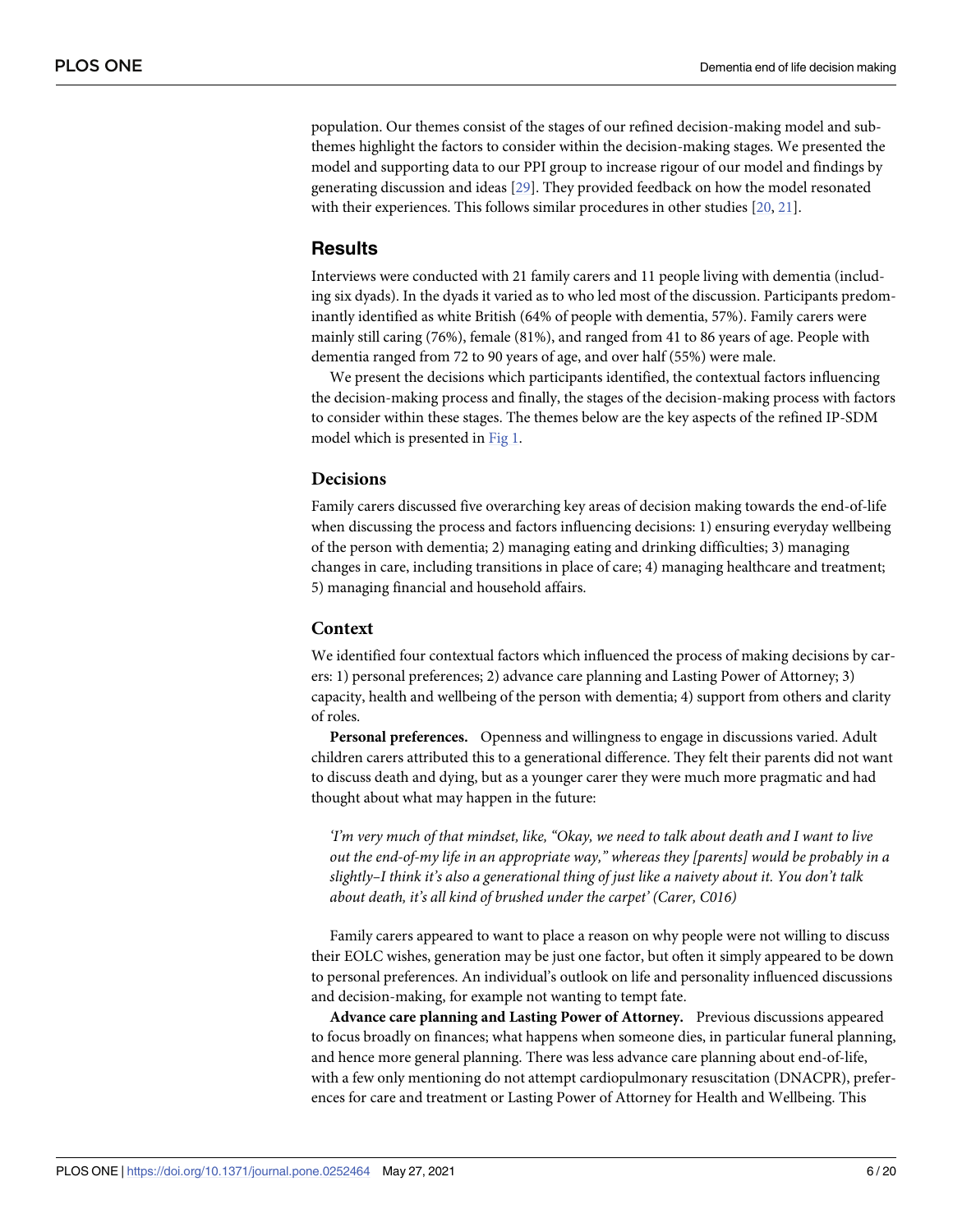<span id="page-6-0"></span>

#### \* Throughout the process of making decisions the following questions relating to the context need to be considered:

- What are the individual's personal preferences?  $\bullet$
- Is there an advance care plan?
- Is there a Lasting Power of Attorney?
- Is there clarity of roles of those involved in the persons care  $\bullet$ and decisions about their care?

**[Fig](#page-5-0) 1. Conceptual model of decision-making in dementia EOLC.**

<https://doi.org/10.1371/journal.pone.0252464.g001>

- Does the person have capacity?
- How is the person's health, and wellbeing?
- What support is there from others?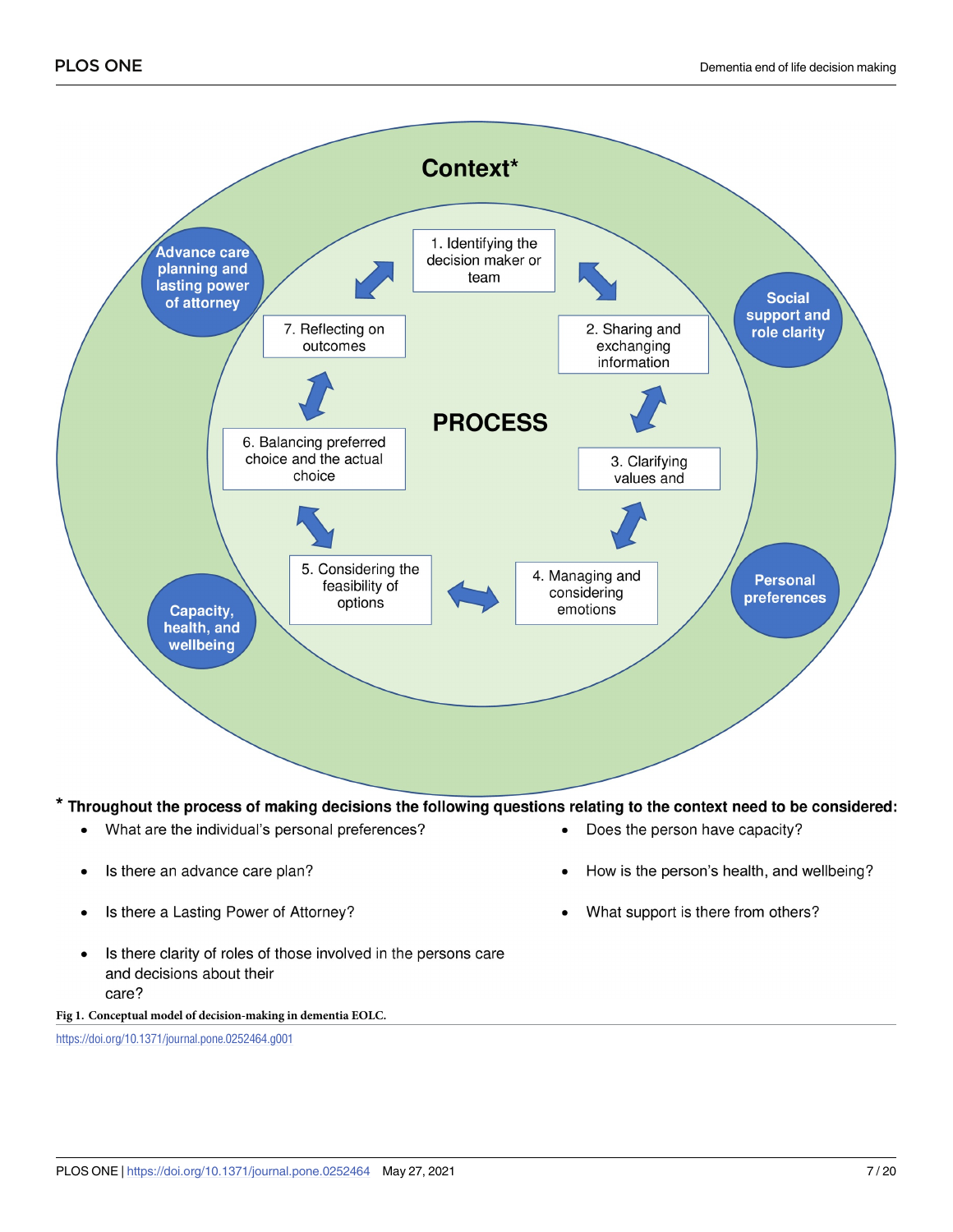resulted in a lack of preparation to support family carers in making decisions later and also the legal power to make decisions. When medical decisions were discussed in interviews both family carers and people living with dementia appeared to not fully understand what the decisions meant and how they would help them in the future:

#### *Interviewer: 'Have you had any discussions with anybody about the future and what you might want in the future?*

Participant: No, well, let's just say, I said when I die, I want to go in a bluebell wood' (Person *with dementia, P037)*

*Interviewer: 'Why is that do you think [you have not discussed end-of-life]?*

*Participant: I don't know. Are we supposed to have one?*

*Interviewer: Do you think you should?*

*Participant: Perhaps I–the GP has signed a CPR [cardiopulmonary resuscitation]? Or CRP? They have signed that for me and I've signed it.' (Wife of person with dementia, C013)*

**Capacity, health and well-being of the person living with dementia.** Perceptions about physical health, psychological wellbeing, and capacity, affected when and how decisions were made including options available, for example moving into a care home. People with dementia discussed their capacity in terms of their level of awareness. They thought this was a high priority to consider when making decisions, not just about when a carer or someone else should make a decision on their behalf, but they also associated this with their physical decline and abilities as a sign to increase support:

*'At what point do I give up living where I am? I think it's when I become bedridden, that's one. Two–when I don't know what I'm doing. And three–if I'm in a lot of discomfort and pain or something like that.' (Person with dementia, P039)*

For many family carers, they were caring for someone who had lost capacity, however for some they highlighted the need to not simply dismiss the voice of the person with dementia and to consider carefully their values, and their level of capacity to input into decisions:

He's not a child. He has a right to make choices, they might be the wrong choices, but from *my perspective.' (Carer, C017)*

**Support from others and clarity of roles.** Many family carers in particular, talked of conflicts in their relationships with friends, neighbours and family members. Often the societal stigma associated with dementia also contributed to carers' stress and created difficult environments for caring and decision-making, sometimes forcing decisions:

'That was the trigger point for the talk of a care home. It's actually a couple of run ins with *neighbours, I would say, that feeling that the neighbourhood is starting to judge.' (Carer, C007)*

A lack of coherence, unclear roles and need for negotiations within families created difficulties in making decisions. Many family carers discussed conflict around workload, finances or differences in the emotional responses to the outcome of some decisions. Not having strong relationships initially and living apart from one another, fueled disagreement. Living apart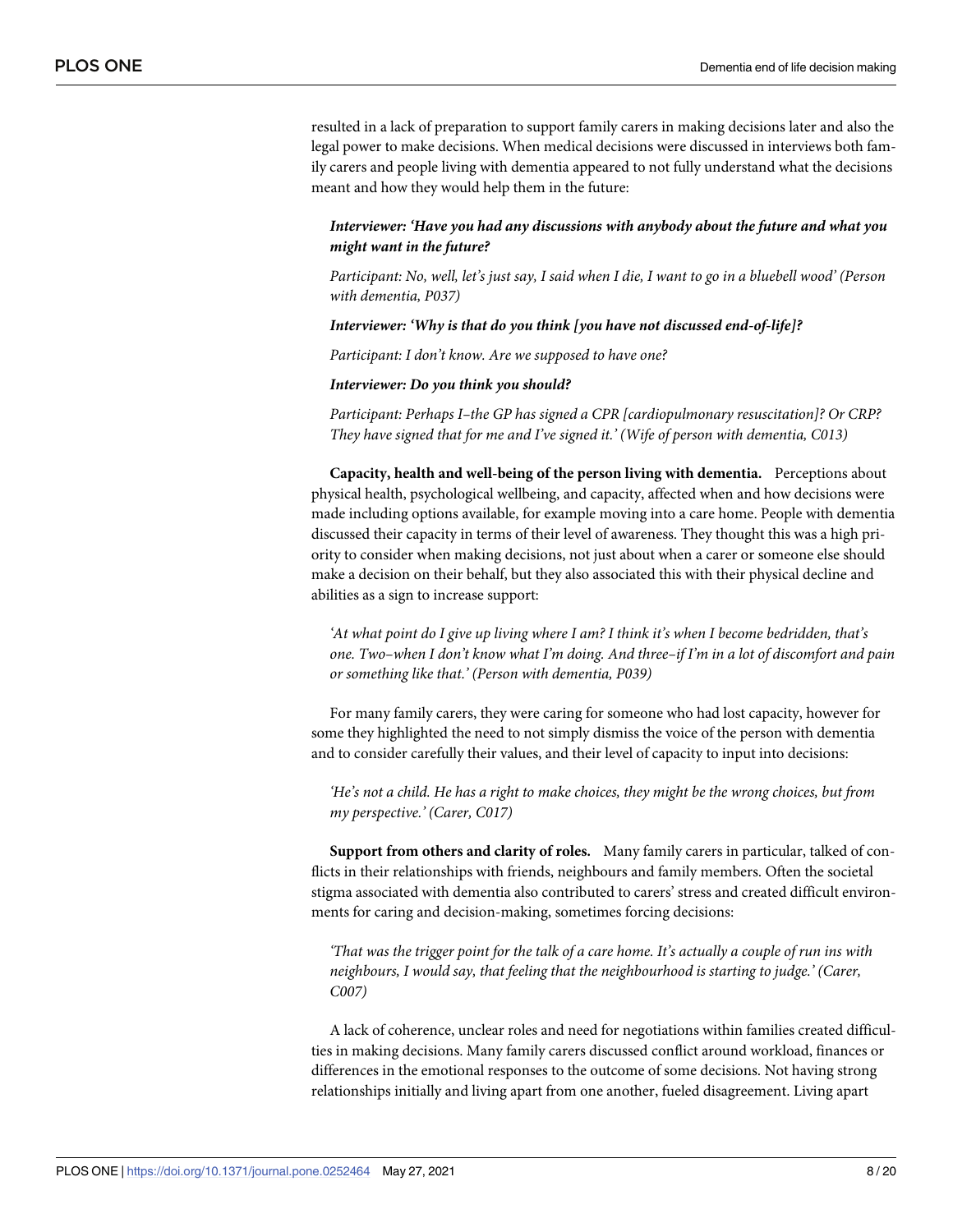meant that disagreements were not always able to be dealt with face-to-face but sometimes took place over phone messages, heightening tensions:

*'It [Family WhatsApp group] became about who's not doing stuff and kind of like a platform for people to vent frustrations. And my youngest sister and my oldest sister have a lot of rows* on it, to the point-I was actually on holiday when it all kicked off. And my older sister, has *now left the group.' (Carer, C007)*

#### **Process**

The process of making decisions consisted of seven stages: 1) identifying the decision maker or team; 2) sharing and exchanging information; 3) clarifying values and preferences; 4) managing and considering emotions 5) considering the feasibility of options; 6) balancing the preferred choice and the actual choice; 7) implementation and reflecting on outcomes.

**Stage 1: Identifying the decision maker or team.** The core role of the key decision maker was to advocate for the individual. These decisions often began with financial decisions, and decisions about daily life. As the dementia progressed so did the responsibility associated with decisions and the role became more focused on making decisions about care, with a heavier emotional burden. Whether making decisions alone or with others, decisions were never easy to make, this was sometimes reflected when carers refused to formalise plans:

#### *'Why was your dad [caring for his wife] so adamant not to have the DNR?*

I think it's just because he felt it was almost like, you know, life support button, who's going to *switch it off?' (Carer, C016)*

Many adult children faced an internal dilemma when making decisions, what was their rightful role and place? Despite their age, they still viewed themselves as the child. In many cases adult children did not want to make decisions and wanted someone else to make these or have 'permission' from other family members:

'We almost still are children. You still stay in that role, in a way, when you're grown up and you've got your own lives. So almost we needed dad to say it's okay. [...] even though you're *losing your mum, she's still your mum. And you're still her child.' (Carer, C007)*

Many people with dementia were unable to think about their future health in particular how their health might deteriorate to the point when they would no longer have capacity. Those who were able to express feelings about EOLC also valued their continued involvement. Carers often continued to include the person with dementia for as long as possible and cautioned that the current view expressed by the individual should not be ignored.

People with dementia were particularly distressed with the idea that family members may have to make decisions which may involve making the difficult decision to stop treatment:

'Although, you see, I can't ask them to make a decision to let me go [...]. I hope I'd be so semi*conscious that [*. . .*]. Because you're imposing on somebody else, terrible decision.' (Person with dementia, P026)*

Some people with dementia differentiated the identity of the decision maker by the nature of the decisions. Decisions around place of care and supporting the person on a day-to-day basis were seen as more acceptable for families to make, as they did not appear to have the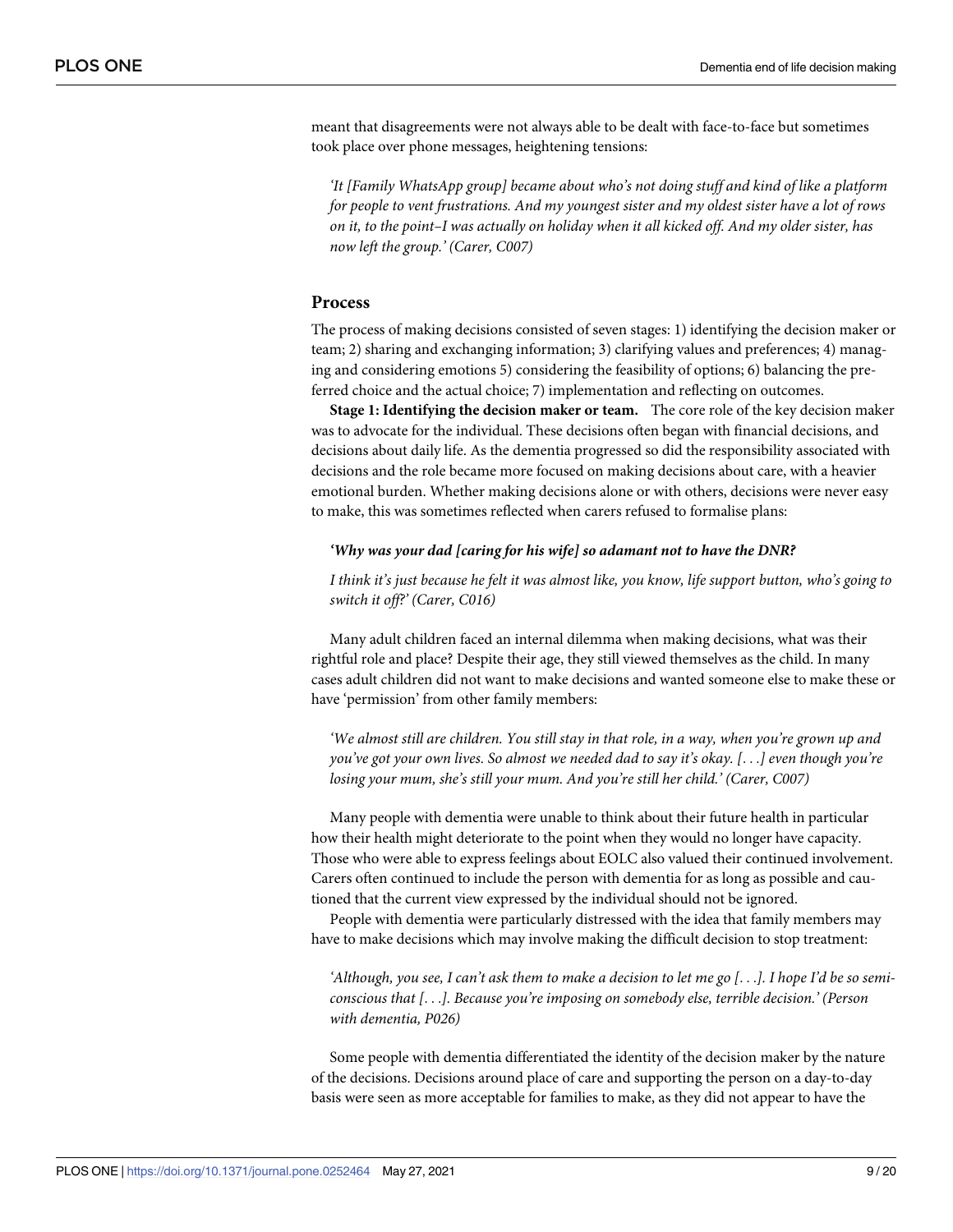same emotional consequences as some clinical decisions. However, clinical decisions with an end-of-life focus were to be made by professionals, but still including family, so as not to negatively impact on the emotional wellbeing of the family. This appeared to be a mechanism of relieving burden and guilt families may feel:

'[If] I can't make decision [about a natural death], I think, in that situation, of course, I'm not *expecting anybody to make the decision for me. I will say let doctor make the decision. (Person with dementia, P012)*

**Stage 2: Sharing and exchanging information.** There is a need to share and exchange information about care and the health of the individuals through the decision making process. When sharing and exchanging information, there should be a consideration that many may be in fear or in denial, and avoid discussions, for example people with dementia may fear losing agency.

*Lack of information and discussions*. A lack of detailed discussions about dementia and planning EOLC meant families were often ill informed about an individual's wishes for EOLC and hence not prepared. The earlier themes, highlighted the reluctance by some people with dementia to engage or instigate conversations, but professionals sometimes acted as a barrier to information exchange by appearing to not instigate conversations. This was important as families often relied on professionals to initiate conversations:

We were called in to see the GP in the nursing home. And I thought we were going to have a *DNAR conversation*, *and I thought*, *yes*, *completely appropriate*. *[*. . .*] But on this event*, *[*. . .*] the doctor came*, *she didn't raise it*. *And I was like*, *okay*. . .*'* (Carer, C014)

The lack of planning and clear communication between all involved resulted in many family carers feeling lost, alone and out of control, with multiple descriptions of decision-making in the moment of a crisis:

#### *'It's crisis management a lot of the time' (Carer, C009)*

*Questioning applicability to 'us' as an expression of denial*, *fear and avoidance*. Several family carers talked of their discomfort at the idea of discussing the future and preferred to face problems or difficulties as they arose. Many people with dementia and family carers were avoidant of discussing the future and either explicitly or implicitly expressed denial about a physical and cognitive decline, prospect of dying or may happen at the end of life; leading to a lack of information exchange. In some occasions this stemmed from the beginning of a diagnosis and denial and disbelief of their diagnosis:

#### *Interviewer: 'Have you had those kind of discussions [end-of-life] with them in the past?*

Participant: I don't think so, no. Me? I'm never going to die, I'm fit! No, I haven't discussed it *with them. I suppose that's a form of cowardice, isn't it?*

#### *Interviewer: Do you think it's helpful to have those kind of talks?*

*Participant: Once. Not to keep on. On about it. As long as, as long as they know that I wouldn't object. That's enough. There's no need to keep going back and talking about it.' (Person with dementia, P026)*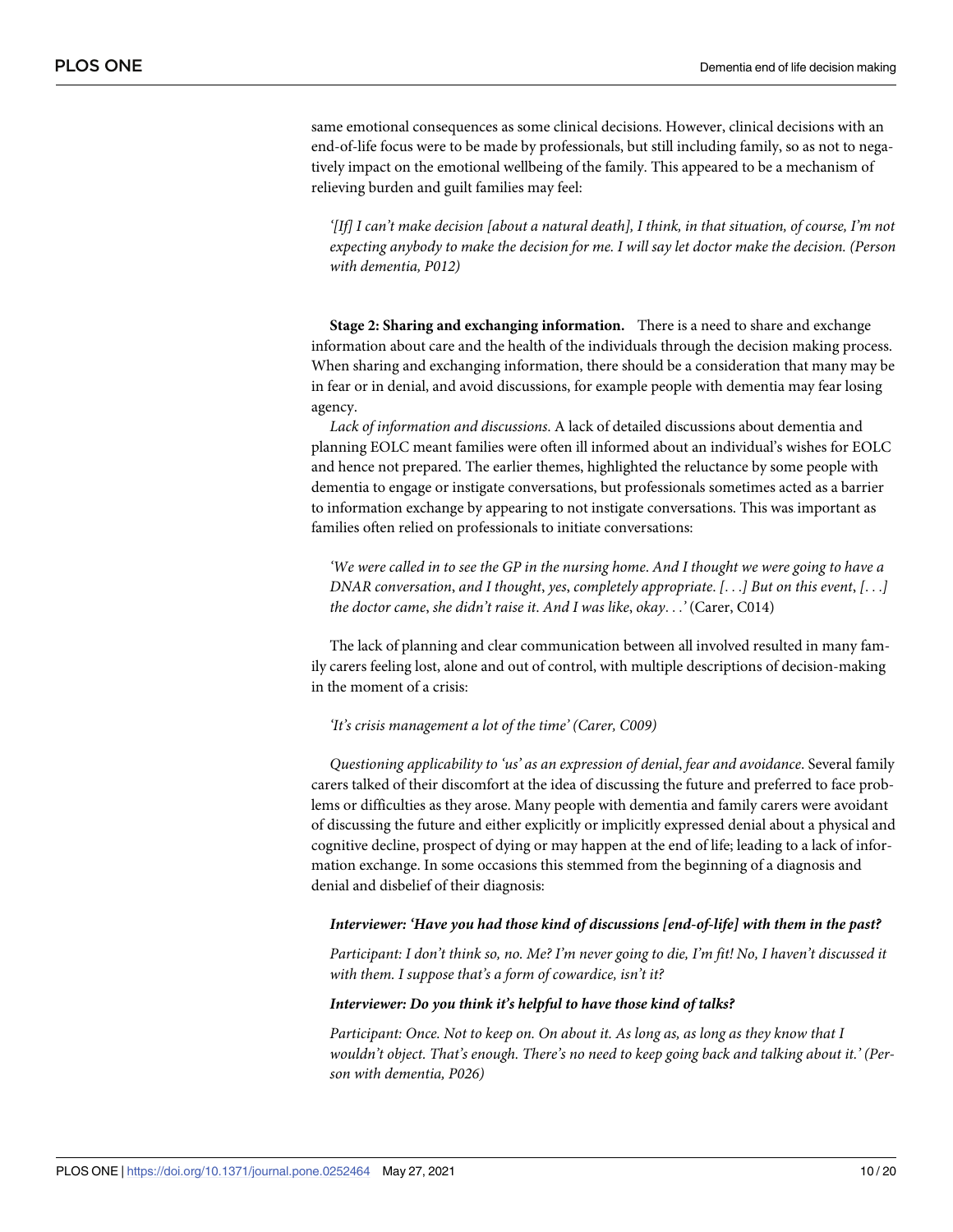*'I think also we're [family] massively in denial about what happens at the end*. *So my younger* sister, who's the nurse says, you know, mum won't be able to eat, she won't be able to do thisand I'm like, well, no that didn't happen to her dad. So we've got this reference point of our *granddad*. *And I'm like*, *"No*, *no*, *he just went to hospital and died*, *I think*, *of pneumonia or something*.*" So I think we're*, *I think we're massively in denial*.*'* (Carer, C007)

*'The psychologist has explained to me that my father's attitude towards his diagnosis is denial*. *And he*, *he thinks and believes that he doesn't have a problem*, *he never will have a problem'* (Carer, C007)

This reluctance to engage in discussions, often resulted in a lack of exchange of information and the assumption that conversations were not needed as the family would know what to do if and when the moment arose:

'I just think I'm sure my children will sort it out if they have to' (Person with dementia, P037)

*Loss of agency and control*. For some people with dementia they appeared to avoid discussions out of fear of losing agency and relinquishing control. Discussions were seen as a way of acknowledging and confronting these fears or handing over control, as represented in the dyad below:

#### **Interviewer: 'What do you think about Power of Attorney?**

*Person with dementia: Yes, yes we can do it, yes, after this conversation probably I should seriously consider it. My daughter reminds us many times we should have a will*.

#### **Interviewer: And why is it that you've not done that?**

*Carer: [he says] It's not right, it's not yet, you see. But it's time now [*. . .*]*

*Person with dementia: I don't think that's that desperate*.

*Carer: I don't think, I don't think he wants to give up his power. Normally, he's quite dominant, you see*.

*Person with dementia: No, no, not yet. (Person with dementia, P012; and Carer, C018)*

A second family interviewed also suggested the difficulty the person with dementia had acknowledging his loss of power, and control which represented his agency:

*'No, this is the first time that it's–we haven't spoke about [the future]–because I didn't think that I was about to pop my clogs.' (Person with dementia, P023)*

The person with dementia continued throughout the interview to affirm he had always been head of family, making all the decisions, and did not see why that would change. The loss of control and agency appeared to symbolize a change in status for some from a provider to a dependent, and a position of strength to a position of weakness:

*'I've always been a leader' (Person with dementia, P023)*

**Stage 3: Clarifying values and preferences.** It is important to acknowledge that when making decisions on behalf of others there may be multiple decision makers that could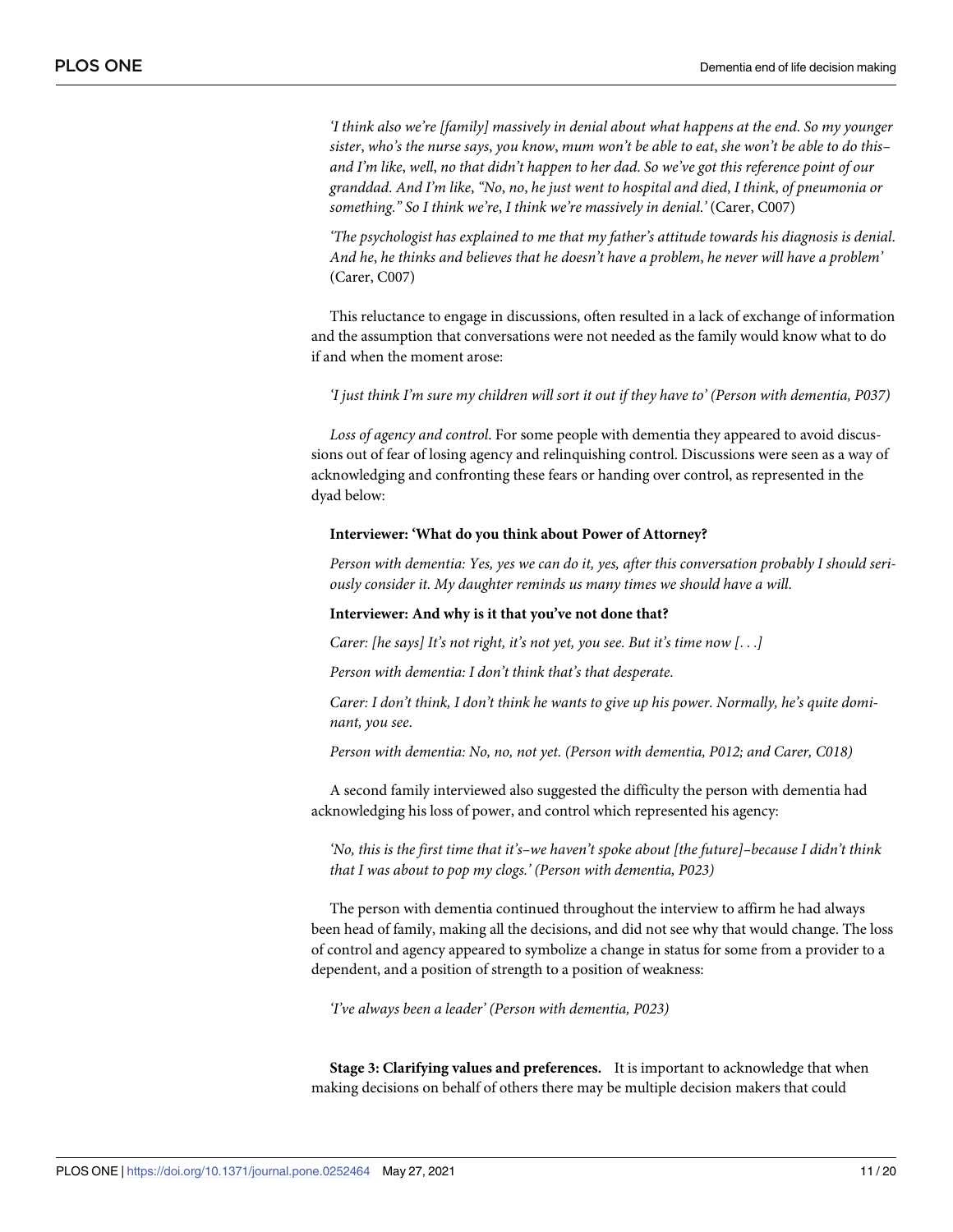increase difficulties and it is important to clarify the values of all involved, which may help manage any disagreement or conflict. Family carers discussed the presence of or lack of a shared understanding, goals, values and wishes amongst decision makers. Differences in views was often a result of increasing care needs and discussions about where the person with dementia should live:

*'I think he [brother] doesn't understand the emotional involvement. [*. . .*] we have discussed it* with varying levels of success.  $[\dots]$  I think, at first, I was terribly frustrated and I kind of-I suppose I was kind of-it was like a cry for help. It's like, "For God's sake, can we do something?" *And his answer was always, "Well she's going to have to go into a home." ' (Carer, C004)*

For some family carers disagreement manifested as conflict, blame and family members disengaging from caring and the wider family:

*'She [step-daughter] wouldn't dream of discussing. Or, if you tried it, she would just tell you to–"You're going to try to get rid of him [person with dementia], you know, you're going to kill him off." You know, that would be her response.' (Carer, C024)*

Knowing the right thing to do was a balancing act, filled with uncertainty. The main decision maker often had to balance all these different views and wishes, with their own views of the situation, and those of the person with dementia themselves, if known:

*'There is a judgement there that you have to ask yourself–"When I'm saying what is right, is it what is genuinely right for her or is it right for me?" And those are sometimes competing prior*ities. I like to think that they are more or less the same. But there are times when they might *not be.' (Carer, C001)*

**Stage 4: Managing and considering emotions.** Many family carers feared upsetting the person with dementia, with discussions or making decisions. Family carers often had to judge the moment and read between the lines about when they could have discussions:

*'We haven't looked at it [information about place of care including hospice and care homes] since they [hospital] gave it to us in the sort of spring or something, you know, because you could tell [when he had the information], he didn't like [*. . .*]. You could tell what he meant was he didn't really like to talk about that. That's what I sort of interpreted it anyway, you know.' (Carer, C025)*

In addition to the person with dementia's emotions, family carers described how they had to manage their own emotions and often leave their emotions out of the decision-making process and consider the person's best interest:

*'The question was [after making a decision to stop treatment], 'Can I live with this is she dies?'* And I thought, "Yes, I absolutely can. But can J [stepfather] live with this if she dies?" And so I was left with that. And I'm quite angry that I was left with that. But not so much that I would *have sort of changed it.' (Carer, C014)*

**Stage 5: Considering the feasibility of options.** The feasibility of decisions appeared to revolve around two main strands: 1) finances; and 2) impact on the family. Woven through both these considerations was the notion of prognostic uncertainty.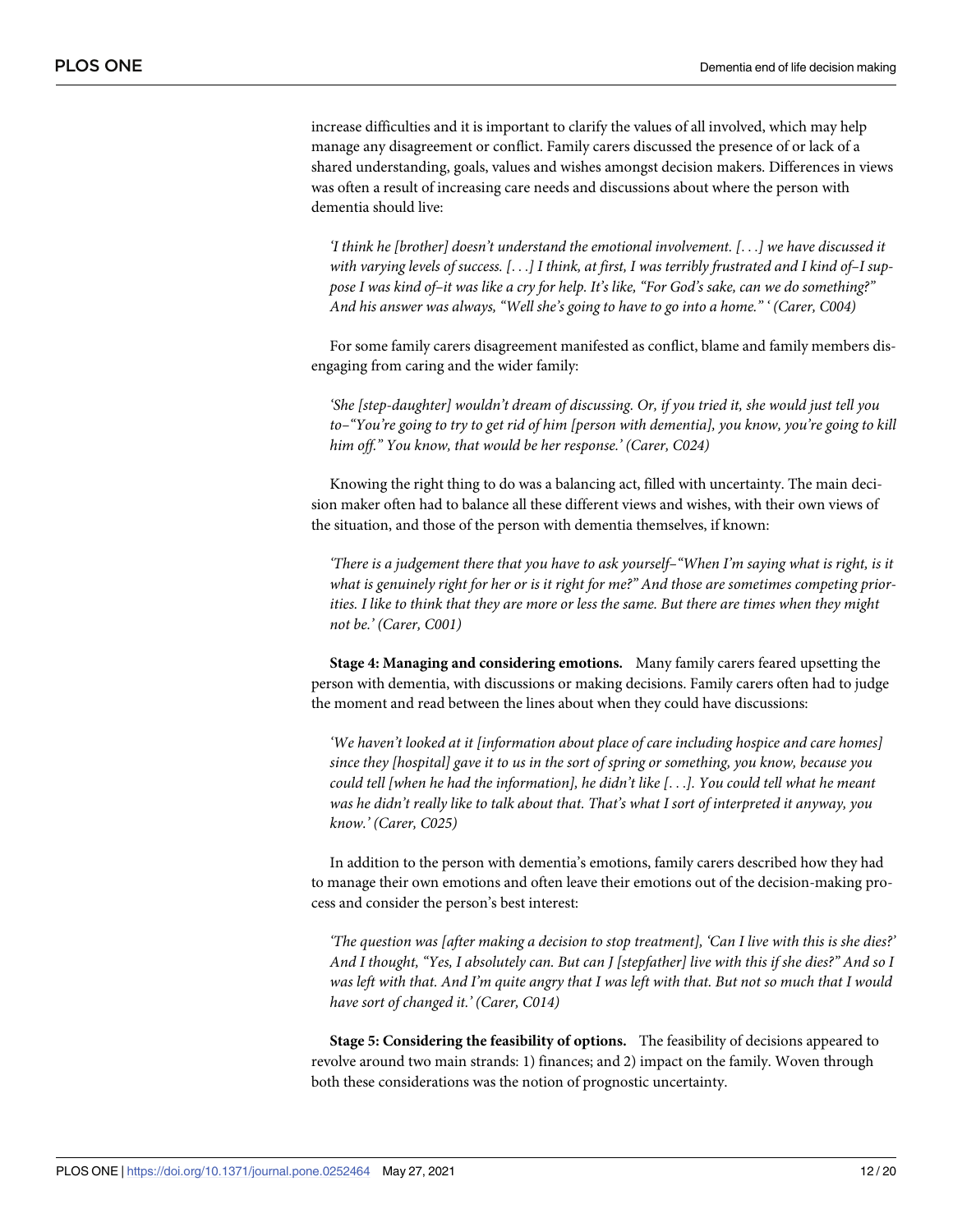*Finances*. Prognostic uncertainty created difficulty for planning the delivery of care. Family carers had to consider how affordable a change to the provision of care was. This was difficult when considering the potential long term and uncertain nature of the condition, and that many were not eligible for free care:

'But obviously you don't get a life expectancy, do you? You know, you sort of, her dad had Alzheimer's and he died at 84, 85. So we're kind of like, "Jesus, another ten years." So if you've got *ten years and you've got to financially plan for that, then*. . .*' (Carer, C007)*

*Impact on the family*. People with dementia emphasised family carers should consider the emotional and physical impact a decision would have on the whole family. People with dementia who accepted the decline of their dementia were mindful and concerned of the *'burden'* they may place on their families:

'If I think I was really a burden to somebody, you know, then it would be better to say, "No I *don't want that, I don't want that." And then go.' (Person with dementia, P036)*

Although for those that were unable to accept the decline of their health, they were less aware of the impact this may have on family, similarly they were less inclined to share the decision making with family. As illustrated in the quote below, they focused on the present, considering what they could do now as opposed to thinking about the future, support they may need and the impact on the family:

*Participant: 'I suppose eventually you sort of run out of brain power and you have to be looked after or pass away gently in a corner somewhere*.

Interviewer: *And when you say 'looked after'***,** *what do you think that means***?**

*Participant*: *Well I can wash up*, *I can*, *I haven't cooked very much since we've been married*.*'* (*Person with dementia*, P023)

Some family carers were clear that as the dementia progressed it became harder to continue to support the person. Care at home had an impact on the carers physical and emotional wellbeing, as well as the relationship with the person. Carers often described a *tipping point* where the current situation was no longer feasible:

*' when I cannot, when [husband] himself, with my minimal supervision, cannot manage his basic dressing, teeth brushing, going to the toilet–at that point I'm, I feel like checking out,* because I can't do that. I cannot do that. I'm not there to be a-that kind of carer. [...] It's not *what my life will be.' (Carer, C005)*

**Stage 6: Balancing the preferred choice and the actual choice.** Family carers often described the ideal situation and options. For many family carers the preferred option and choice was what was best for the person and what they would have wanted. However, the feasibility as discussed above often meant that the preferred option differed from the actual choice made. The discussion of the reactive and *'crisis management'* nature of decisions also demonstrated how actual choices were made, differed from the ideal. One family highlighted this in their decision process of picking care workers to provide support at home: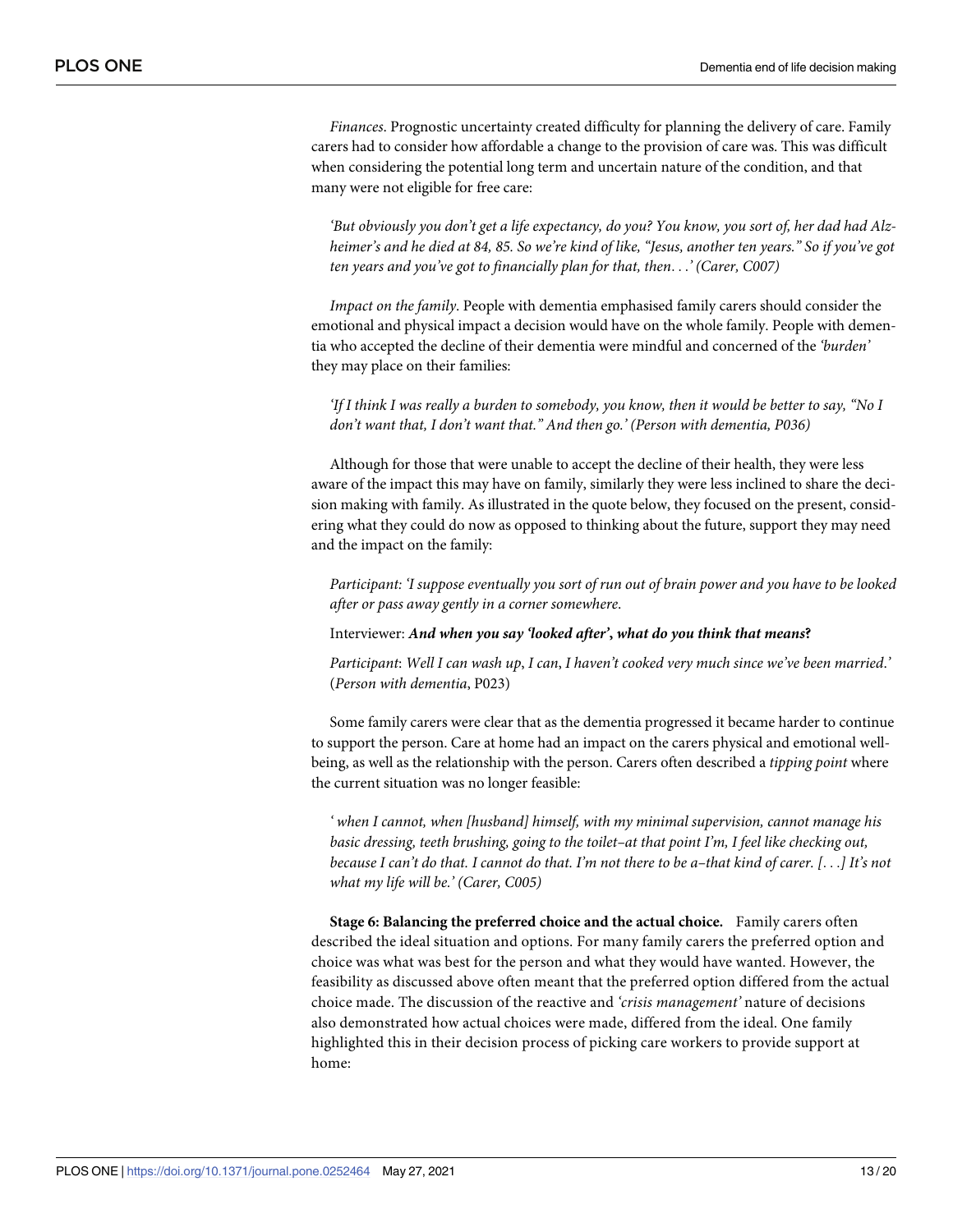*'As a family, [we] sort of do this thing where we–"Oh my cleaning lady has found someone."* "Yes, yes, can she just come?" "Yes, yes, just send her." "So and so knows so and so." Like we *don't do much vetting, is what I'm saying. It's just desperate.' (Carer, C007)*

**Stage 7: Implementation and reflecting on outcomes.** Family carers discussed throughout the interviews the impact on them as the decision maker, and reflected on the wider implication on the whole family of the decision making process, as discussed in the feasibility section above. Outcomes discussed were predominantly negative with few seeing positive outcomes of the decisions they had to make. Outcomes were discussed in relation to the carer's physical health, in addition to their emotional and psychological wellbeing, including feelings of grief, guilt and distress:

'I lost income, I lost status, I lost savings, I lost pension. And all of that made me feel very *depressed and desperate' (Carer, C001)*

Family carers also discussed how the outcome of some of the decisions they made also affected their relationships and social life, this reflects the cyclical nature of decision-making as this also feeds back into the context in which decisions are made:

*Participant: 'We had to move her into the living room, you know, because going upstairs–the bedroom upstairs that she was in, was very, very, very tiny. And even if we swapped rooms with one of the larger double bedrooms, it still wasn't big enough to take all the equipment*.

*Interviewer: Okay and so what impact did that have by having her downstairs in the lounge?*

Participant: Yes, for me, not such a big deal. I was just quite accepting of it. [...] It did on the *kids*.

#### *Interviewer: Okay, in what way?*

*Participant: Well, they were too embarrassed to bring friends around.' (Carer, C019)*

Importantly decision-making was not a linear process, instead it was a continuous and iterative process, with decisions revisited and updated throughout the course of providing care.

# **Discussion**

This is the first study to our knowledge to explore a decision-making model for dementia EOLC and revise and adapt the IP-SDM model to this situation, producing an applied model. This is a theoretical development which can be used to underpin future interventions in this field with practical applicability to clinical practice.

#### **Revised model of decision making**

The IP-SDM model has previously been revised in other studies to fit different contexts and populations of interest which the model was not originally developed for [\[20,](#page-18-0) [21\]](#page-18-0). We followed a similar approach to these studies and revised the model for the dementia end of life care context through a thematic analysis.

To develop a model of decision making in the context of dementia EOLC and understand the decision making in more detail we mapped our findings on to IP-SDM conceptual model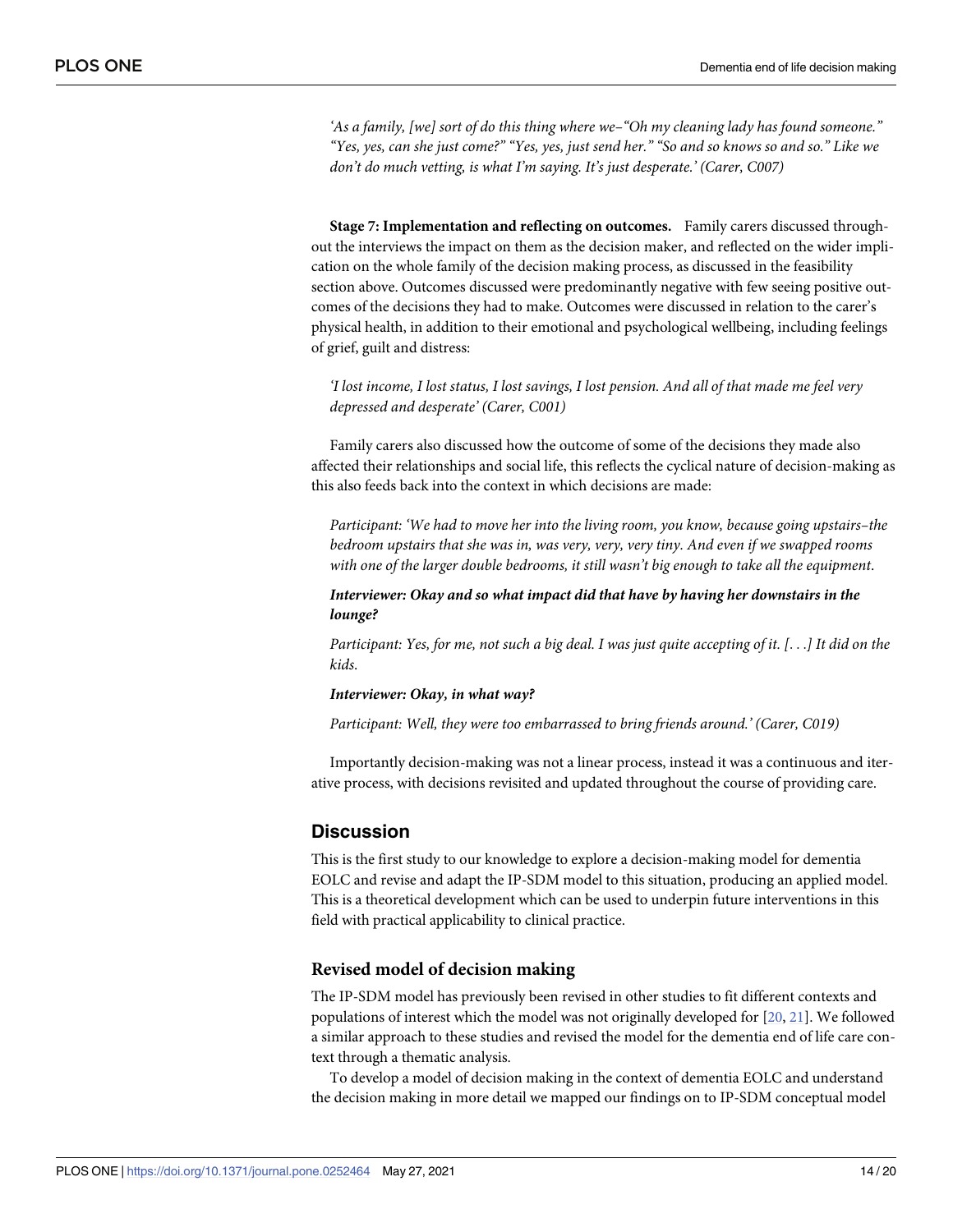<span id="page-14-0"></span>[\[18\]](#page-18-0), which acted as a theoretical foundation. The main components and stages in our revised model reflect the main principles of the IP-SDM as outlined in the methods, however we have revised the model to fit this population (see [Fig](#page-6-0) 1). Our revised model details the stages of the decision-making process, highlights factors which need to be considered within the stages and the context in which decisions are made wraps around the decision-making process.

**Context.** The original IP-SDM model presents a top-down influence of the environment on decision making which includes the social norms, organisational routines, and institutional structure. The model is focussed on inter-professional working and was developed for the primary care setting and has a large emphasis on professionals. However, our model focusses on the decisions made by families and with people living with dementia and not specifically within primary care. Our revised model reconceptualises the environment as contextual factors, evidenced in our findings. In our model contextual factors influence the decision-making process and have a greater emphasis on the individuals as opposed to the organisational structures and routines, which were not discussed by participants. In our revised model contextual factors wrap around the entire decision-making process as can be seen in [Fig](#page-6-0) 1, and may differ depending on the type of decision which needs to be made. Previous discussions including those regarding advance care planning, the health and well-being of the individual and their personal preferences will all influence the decisions being made. Although we have placed advance care planning and previous discussions in the context in our model, they may also be an outcome of the decision-making process. This once again highlights the cyclical nature of decision making and how the process and context interact and influence one another.

Our findings demonstrate the level of social support, including societal influences and relationships among decision makers influence the decision-making. We suggest these societal and social factors are more prominent in dementia as there are different home and care contexts, as well as heightened societal stigma [[30](#page-18-0)], and have greater importance in our revised model as demonstrated in [Fig](#page-6-0) 1 as its own component in the context.

**Decision making process.** The original IP-SDM model presents a series of linear steps of the decision-making process. However, this does not reflect the complexity as reflected in our results. We have revised the model to reflect the cyclical nature of decision-making (see [Fig](#page-6-0) 1), as described in other refinements of this model [\[21\]](#page-18-0). The six stages within our model are not independent, they are inter-linked and influence one another in a cyclical manner. This is more emphasised in dementia decision making where proxies are making decisions, and not the patient themselves as described in the IP-SDM model. This highlights the need for a revised model adapted for the context of dementia EOLC. Making decisions as proxy is marked with uncertainty at each stage [\[26\]](#page-18-0), which forces people to fluctuate between stages, and revisit decisions. Within each of the stages we have presented key factors to consider by the decision maker and anyone supporting the decision maker.

It is important the individual or team making decisions are identified and clarified early. Importantly our study highlights that many people with dementia still wanted to be involved in decision making as much as possible which resonates with other studies [[31](#page-18-0)]. However, previous research on decision making has highlighted people with dementia are often excluded because of assumptions they have a lack of capacity [\[32\]](#page-19-0). When they lost the ability to remain involved or be the decision maker, ultimately people with dementia generally wanted their families to make decisions. However, although everyday decisions about care and wellbeing were expected to be made by families, decisions which were focussed on more medical aspects of care and in particular care about end of life, professionals were thought best to make these decisions and consult with families. This is crucial for families to understand as many feel responsible and a large burden for making decisions as proxy [[33](#page-19-0), [34](#page-19-0)], they should be reassured this is not always the case, especially for emotionally laden medical based decisions.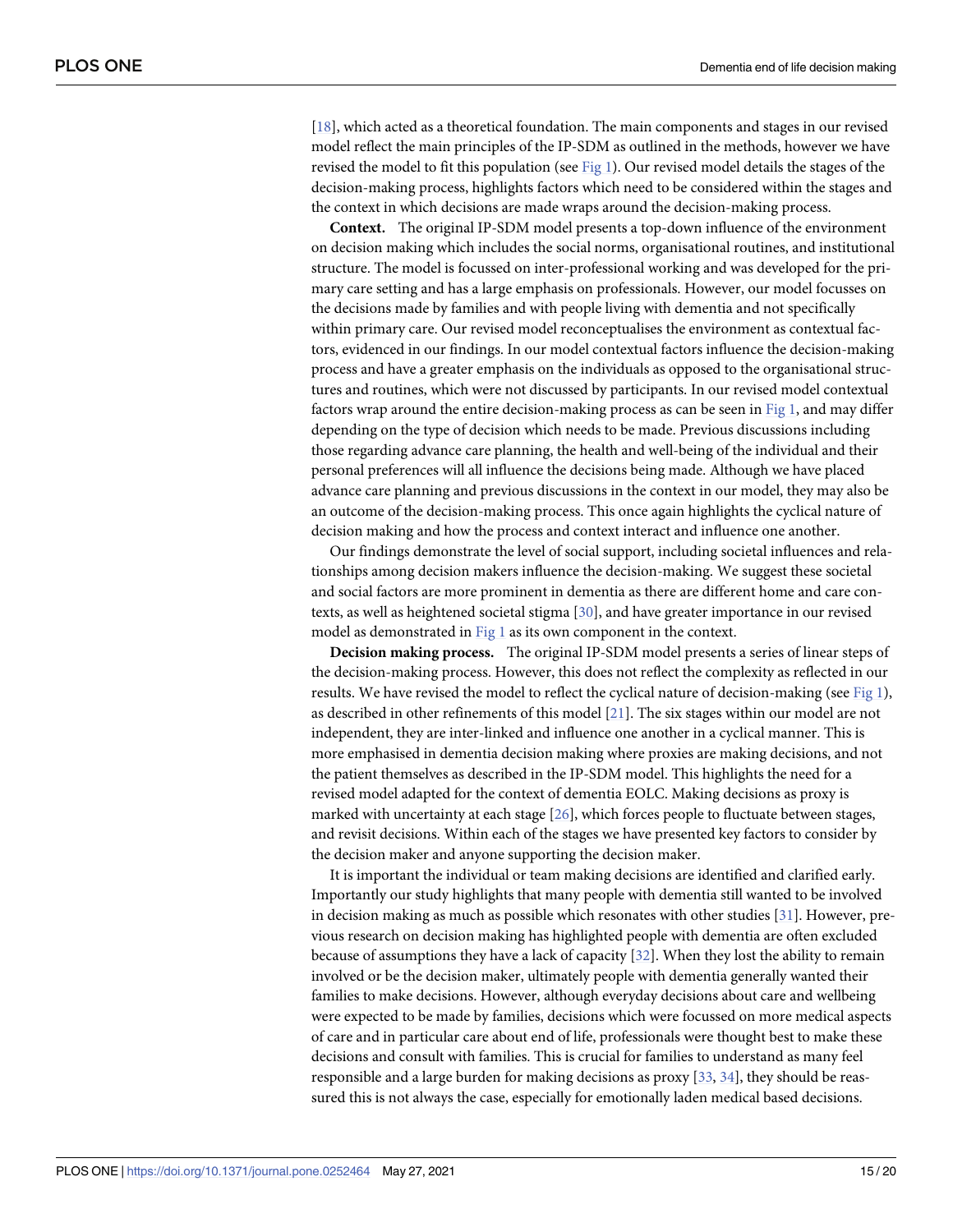<span id="page-15-0"></span>When sharing and exchanging information, our findings show there should be a consideration that people with dementia and some family carers may be in denial, and avoid discussions, for example people with dementia may fear losing agency. It is important to acknowledge that when making decisions on behalf of others there may be multiple decision makers that could increase difficulties and it is important clarify the values of all involved, which may help manage any disagreement or conflict. As in previous studies many participants did not seem prepared for end of life decisions and had only considered topics such as arrangements for after death as opposed to care before death [[34](#page-19-0), [35](#page-19-0)].

A novel element to our refined model is the addition of a stage 'managing and considering emotions' which was missing from the original IP-SDM model. From our results this is crucial in dementia, with decisions made as proxy, carers may be making decisions at times when they are experiencing high levels of anticipatory grief [[36\]](#page-19-0). It is therefore important to consider the emotional impact of these decisions as they will feed into the longer-term grief process [[35](#page-19-0)].

The feasibility of the options is considered in the IP-SDM however, for many participants the feasibility in dementia was focused on finances and the impact on families who provide the majority of care for people living with dementia in the UK [[37](#page-19-0)]. As this study was conducted in the UK many options around place of care for example will have financial implications, as many aspects of care for people with dementia is classified as social care and will be means tested. This is an important distinction between feasibility in the IP-SDM which focusses on availability of services and resources, and feasibility in our refined model. This directly fed into balancing the choices carefully.

Implementation and outcome are combined as participants did not distinguish between these two, and we highlight the reflective nature during this stage and iterative nature of decisions. The original IP-SDM does not clearly demonstrate that the outcomes of decisions have a substantial impact on subsequent decision-making and appears to sit outside of the decisionmaking process. However, in our refined model outcome is now an integral part of the process which feeds back into the entire process at each stage in subsequent decisions, as seen in [Fig](#page-6-0) 1.

A key finding from this study is that despite social networks often considered important and supportive at the end-of-life [\[35\]](#page-19-0), they are not always helpful or supportive when making decisions. Our model encourages reflection about the wishes, values and emotions of the person making decisions.

Our study has reinforced findings from previous work that making decisions as proxy for someone with dementia is a difficult and complex experience [\[11\]](#page-17-0). Many of the topics discussed in this paper and previous conversations described by participants did not always include the very end of life and lacked depth. Many struggle with the concept of their own mortality and avoided advance care planning (ACP) discussions  $[1, 17]$  $[1, 17]$  $[1, 17]$ . ACP is often seen as a tick box exercise [\[38\]](#page-19-0) and our results suggest many may not understand how decisions may be beneficial to them later or what the implications of the decisions are. The model could help break down the complexity of decision making into stages and revisit decisions over time, congruent with meaningful ACP which should be conducted as a cyclical process [\[39\]](#page-19-0).

#### **Strengths and limitations**

This study is strengthened by the inclusion of both family carers and people living with dementia. People living with dementia are often excluded from EOLC research. The results are limited by the lack of inclusion of professionals. Professionals are a key member of the decision making team and are ultimately responsible for many significant decisions. However, many studies have been conducted with professionals about EOLC decision-making [\[13,](#page-18-0) [26\]](#page-18-0), and the findings in the current study reflect these previous findings, further validating our model.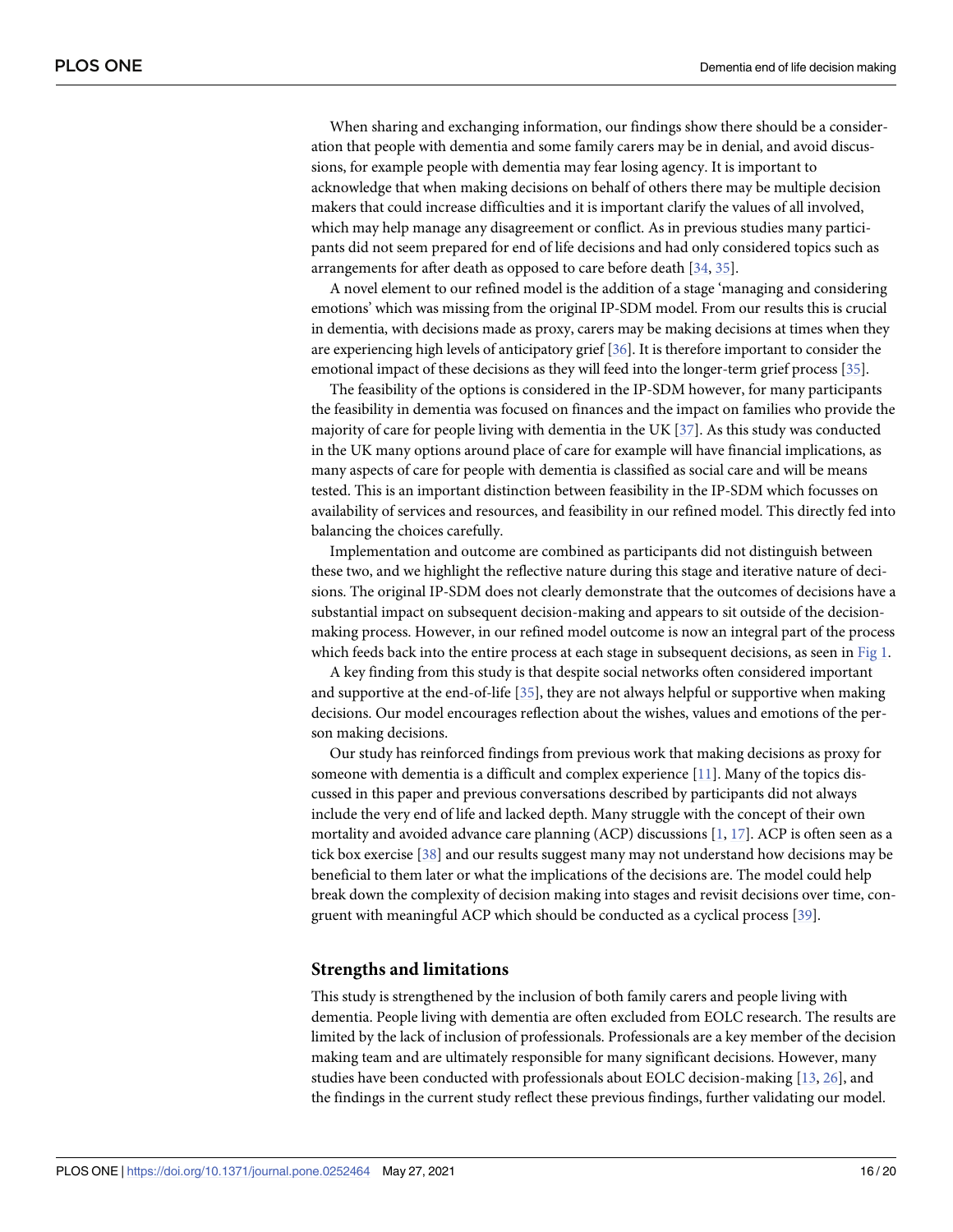<span id="page-16-0"></span>Our sample was predominantly white British. It is important to consider cultural factors which influence the decision-making process. People with dementia from black and minority ethnic backgrounds are less likely to receive early diagnosis, potentially making the window to have some of these discussions smaller [[40](#page-19-0)].

Focussing on EOLC in the interviews may have missed the opportunity to explore how experiences, decisions, and discussions earlier in the trajectory influenced future decisionmaking behaviour. The interviews were conducted in the UK and although may transfer to other similar contexts in other countries there will be differences which limit the transferability of our findings to other countries health and care systems.

We used an existing conceptual model, the IP-SDM, overall, this was a good fit for our data and with some modifications has helped to break down the complexity of decision making in dementia EOLC.

#### **Implications for research, policy and practice**

Many of the decisions participants discussed in this study were not necessarily specific to EOLC and we suggest this model may be applicable throughout the course of dementia, with some additional modifications. For example, decisions regarding ensuring everyday wellbeing of the person with dementia managing financial and household affairs. This model is the first step and will require further refinement, and testing including exploring suitability in the wider dementia context.

This model has already been useful and applied to support clinical practice. The model has directly informed the development of a decision aid to support family carers towards the end-of-life, and a second decision aid to support decision making for people with dementia in the context of COVID-19 [\[41\]](#page-19-0), which has been implemented in UK National guidance on Covid-19 and dementia care [\[42\]](#page-19-0) and used in clinical practice.

With more work to operationalise the model it may be further used, to provide a framework and communication tool for discussions with family carers and/or professionals, but also with the person with dementia providing a framework for how to initiate discussions and how to conduct meaningful ACP [\[43\]](#page-19-0). It may be helpful for those without a carer to use for themselves as a way of planning what they would like to happen when they lose capacity. Importantly, the model helps to understand where and how we can better align support with decision making on an individual level. Our study suggests there are several areas to target when supporting family carers with decision making. It is important to consider the emotional consequences of decision-making, and not underestimate the support needed with these decisions. Family carer should be reassured that decisions are not theirs alone to make and professionals will make significant decisions in the best interests of the individual.

Support should also cover the overall process of making decisions and not just focus on individual stages, for example support should enable carers to develop skills to manage decision making such as communication strategies and managing disagreement.

## **Conclusions**

Many carers and people with dementia struggle to discuss EOLC. Although the stages of the decision-making process appear inter-linked, our model breaks down and attempts to simplify the process while capturing the subtle nuances of decision making. Importantly we have highlighted that decision-making is not linear but rather a cyclical process.

#### **Acknowledgments**

We would like to thank all the people living with dementia and family carers who took part in this study.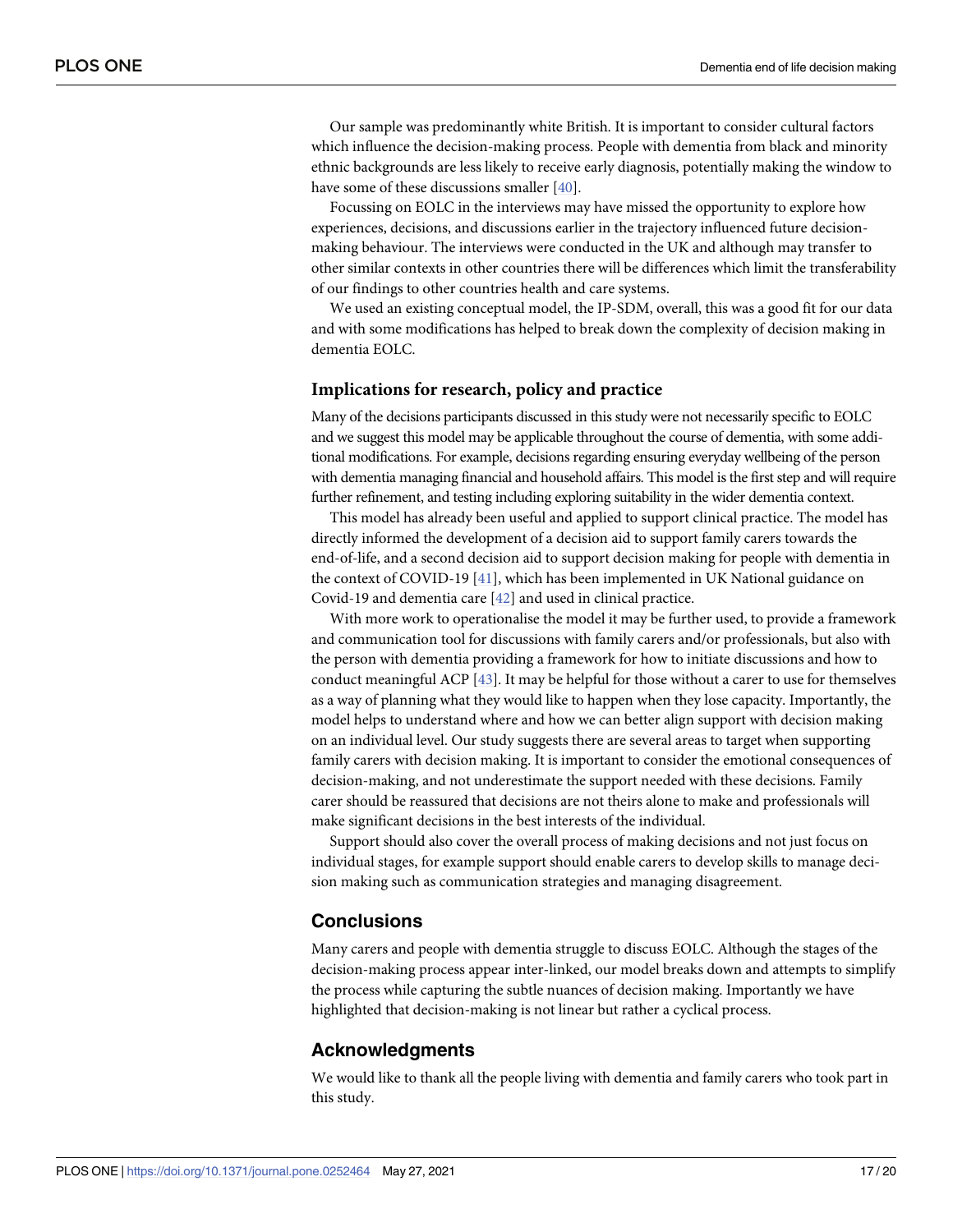#### <span id="page-17-0"></span>**Author Contributions**

**Conceptualization:** Nathan Davies.

**Data curation:** Nathan Davies, Tanisha De Souza.

**Formal analysis:** Nathan Davies, Tanisha De Souza, Greta Rait, Jessica Meehan, Elizabeth L. Sampson.

**Funding acquisition:** Nathan Davies, Greta Rait, Elizabeth L. Sampson.

**Investigation:** Nathan Davies.

**Methodology:** Nathan Davies.

**Project administration:** Nathan Davies.

**Supervision:** Nathan Davies, Greta Rait, Elizabeth L. Sampson.

**Writing – original draft:** Nathan Davies.

**Writing – review & editing:** Nathan Davies, Tanisha De Souza, Greta Rait, Jessica Meehan, Elizabeth L. Sampson.

#### **References**

- **[1](#page-1-0).** Miller LM, Whitlatch CJ, Lyons KS. Shared decision-making in dementia: a review of patient and family carer involvement. Dementia. 2016; 15(5):1141–57. <https://doi.org/10.1177/1471301214555542> PMID: [25370075](http://www.ncbi.nlm.nih.gov/pubmed/25370075)
- **[2](#page-1-0).** Department of Health. Mental Capacity Act. London: Stationary Office; 2005.
- **[3](#page-1-0).** National Institute for Health and Care Excellence. Dementia: assessment, management and support for people living with dementia and their carers 2018 [Available from: [https://www.nice.org.uk/guidance/](https://www.nice.org.uk/guidance/ng97/resources/dementia-assessment-management-and-support-for-people-living-with-dementia-and-their-carers-pdf-1837760199109) [ng97/resources/dementia-assessment-management-and-support-for-people-living-with-dementia](https://www.nice.org.uk/guidance/ng97/resources/dementia-assessment-management-and-support-for-people-living-with-dementia-and-their-carers-pdf-1837760199109)[and-their-carers-pdf-1837760199109.](https://www.nice.org.uk/guidance/ng97/resources/dementia-assessment-management-and-support-for-people-living-with-dementia-and-their-carers-pdf-1837760199109)
- **[4](#page-1-0).** van der Steen, Radbruch L, Hertogh CM, de Boer ME, Hughes JC, Larkin P, et al. White paper defining optimal palliative care in older people with dementia: A Delphi study and recommendations from the European Association for Palliative Care. Palliative medicine. 2014; 28(3):197–209. [https://doi.org/10.](https://doi.org/10.1177/0269216313493685) [1177/0269216313493685](https://doi.org/10.1177/0269216313493685) PMID: [23828874](http://www.ncbi.nlm.nih.gov/pubmed/23828874)
- **[5](#page-1-0).** Davies N, Maio L, Rait G, Iliffe S. Quality end-of-life care for dementia: What have family carers told us so far? A narrative synthesis. Palliative medicine. 2014; 28(7):919–30. [https://doi.org/10.1177/](https://doi.org/10.1177/0269216314526766) [0269216314526766](https://doi.org/10.1177/0269216314526766) PMID: [24625567](http://www.ncbi.nlm.nih.gov/pubmed/24625567)
- **[6](#page-1-0).** Saini G, Sampson EL, Davis S, Kupeli N, Harrington J, Leavey G, et al. An ethnographic study of strategies to support discussions with family members on end-of-life care for people with advanced dementia in nursing homes. BMC Palliative Care. 2016; 15(1):55. <https://doi.org/10.1186/s12904-016-0127-2> PMID: [27388766](http://www.ncbi.nlm.nih.gov/pubmed/27388766)
- **[7](#page-1-0).** Murray, kendall, Boyd, Sheik. Illness trajectories and palliative care. 2005.
- **[8](#page-1-0).** de Boer ME, Dröes R-M, Jonker C, Eefsting JA, Hertogh CM. Thoughts on the future: the perspectives of elderly people with early-stage Alzheimer's disease and the implications for advance care planning. AJOB Primary Research. 2012; 3(1):14–22.
- **[9](#page-1-0).** Davies N, Maio L, Van Riet Paap J, Mariani E, Jaspers B, Sommerbakk R, et al. Quality palliative care for cancer and dementia in five European countries: some common challenges. Ageing and Mental Health. 2013; 18(4):400–10. <https://doi.org/10.1080/13607863.2013.843157> PMID: [24131061](http://www.ncbi.nlm.nih.gov/pubmed/24131061)
- **[10](#page-1-0).** McCleary L, Thompson GN, Venturato L, Wickson-Griffiths A, Hunter P, Sussman T, et al. Meaningful connections in dementia end of life care in long term care homes. BMC psychiatry. 2018; 18(1):307. <https://doi.org/10.1186/s12888-018-1882-9> PMID: [30249213](http://www.ncbi.nlm.nih.gov/pubmed/30249213)
- **[11](#page-2-0).** Fetherstonhaugh D, McAuliffe L, Shanley C, Bauer M, Beattie E. "Did I make the right decision?": The difficult and unpredictable journey of being a surrogate decision maker for a person living with dementia. Dementia. 2019; 18(5):1601–14. <https://doi.org/10.1177/1471301217721862> PMID: [28766384](http://www.ncbi.nlm.nih.gov/pubmed/28766384)
- **[12](#page-2-0).** Livingston G, Leavey G, Manela M, Livingston D, Rait G, Sampson E, et al. Making decisions for people with dementia who lack capacity: qualitative study of family carers in UK. BMJ. 2010;341. [https://doi.](https://doi.org/10.1136/bmj.c4184) [org/10.1136/bmj.c4184](https://doi.org/10.1136/bmj.c4184) PMID: [20719843](http://www.ncbi.nlm.nih.gov/pubmed/20719843)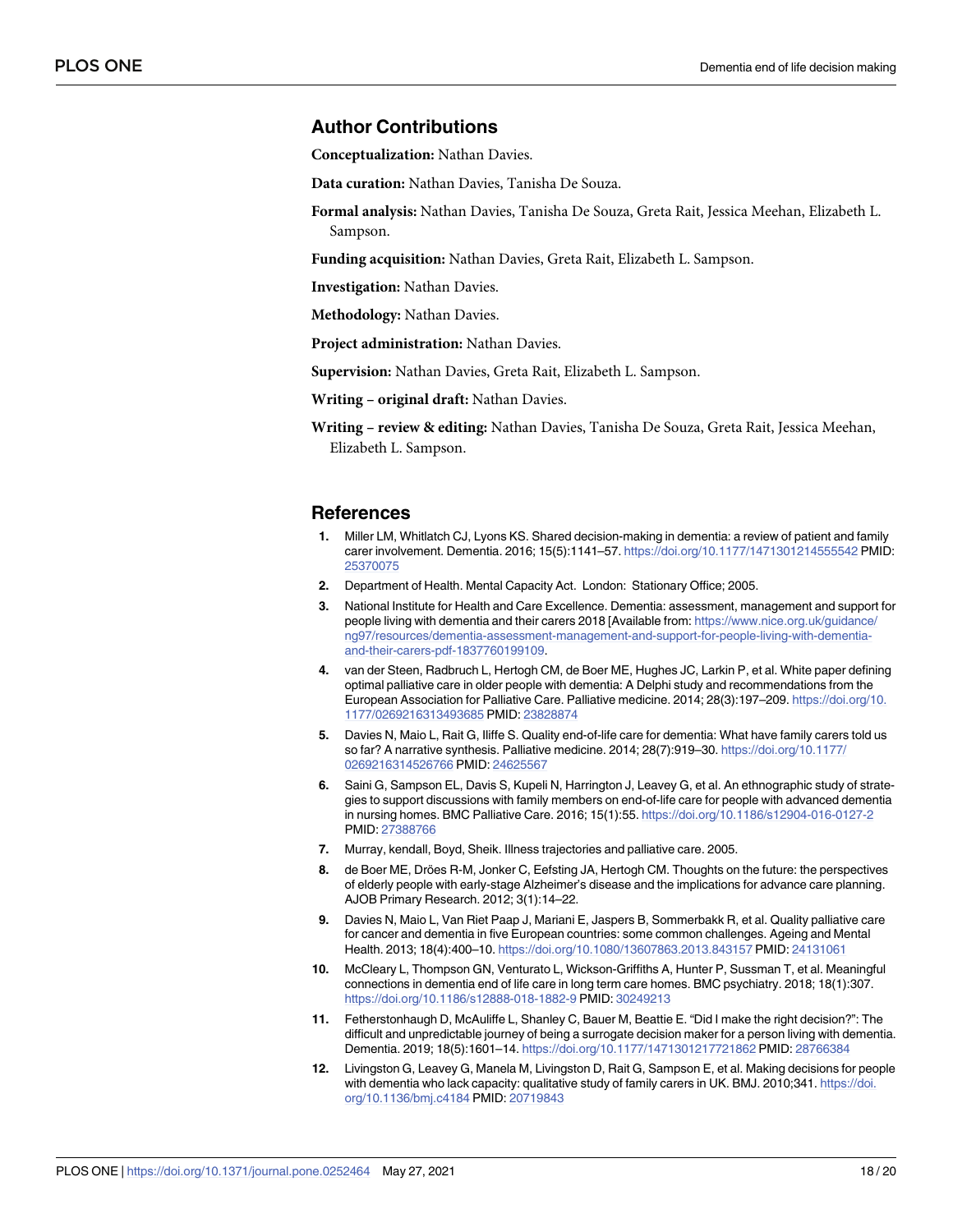- <span id="page-18-0"></span>**[13](#page-2-0).** Davies N, Manthorpe J, Sampson EL, Lamahewa K, Wilcock J, Mathew R, et al. Guiding practitioners through end of life care for people with dementia: The use of heuristics. PLOS ONE. 2018; 13(11): e0206422. <https://doi.org/10.1371/journal.pone.0206422> PMID: [30427873](http://www.ncbi.nlm.nih.gov/pubmed/30427873)
- **[14](#page-3-0).** Davies N, Schiowitz B, Rait G, Vickerstaff V, Sampson EL. Decision aids to support decision making in dementia care: A systematic review. International Psychogeriaatrics. 2019. [https://doi.org/10.1017/](https://doi.org/10.1017/S1041610219000826) [S1041610219000826](https://doi.org/10.1017/S1041610219000826) PMID: [31347482](http://www.ncbi.nlm.nih.gov/pubmed/31347482)
- **[15](#page-2-0).** Arcand M. Comfort care at the end of life for persons with Alzheimer's disease or other degenerative diseases of the brain: A guide for caregivers: Centre de santé et de services sociaux, Institut universitaire de gériatrie . . .; 2005.
- **[16](#page-2-0).** Hill SR, Mason H, Poole M, Vale L, Robinson L. What is important at the end of life for people with dementia? The views of people with dementia and their carers. International Journal of Geriatric Psychiatry. 2016. <https://doi.org/10.1002/gps.4564> PMID: [27515899](http://www.ncbi.nlm.nih.gov/pubmed/27515899)
- **[17](#page-2-0).** Sellars M, Chung O, Nolte L, Tong A, Pond D, Fetherstonhaugh D, et al. Perspectives of people with dementia and carers on advance care planning and end-of-life care: A systematic review and thematic synthesis of qualitative studies. Palliative medicine. 2019; 33(3):274–90. [https://doi.org/10.1177/](https://doi.org/10.1177/0269216318809571) [0269216318809571](https://doi.org/10.1177/0269216318809571) PMID: [30404576](http://www.ncbi.nlm.nih.gov/pubmed/30404576)
- **[18](#page-2-0).** Légaré F, Stacey D, Gagnon S, Dunn S, Pluye P, Frosch D, et al. Validating a conceptual model for an inter-professional approach to shared decision making: a mixed methods study. Journal of evaluation in clinical practice. 2011; 17(4):554–64. <https://doi.org/10.1111/j.1365-2753.2010.01515.x> PMID: [20695950](http://www.ncbi.nlm.nih.gov/pubmed/20695950)
- **[19](#page-2-0).** Garvelink MM, Ngangue PA, Adekpedjou R, Diouf NT, Goh L, Blair L, et al. A synthesis of knowledge about caregiver decision making finds gaps in support for those who care for aging loved ones. Health affairs. 2016; 35(4):619–26. <https://doi.org/10.1377/hlthaff.2015.1375> PMID: [27044961](http://www.ncbi.nlm.nih.gov/pubmed/27044961)
- [20](#page-2-0). Garvelink MM, Groen-van de Ven L, Smits C, Franken R, Dassen-Vernooij M, Légaré F. Shared decision making about housing transitions for persons with dementia: a four-case care network perspective. The Gerontologist. 2019; 59(5):822–34. <https://doi.org/10.1093/geront/gny073> PMID: [30007366](http://www.ncbi.nlm.nih.gov/pubmed/30007366)
- **[21](#page-2-0).** Anantapong K, Davies N, Chan J, McInnerney D, Sampson EL. Mapping and understanding the decision-making process for providing nutrition and hydration to people living with dementia: a systematic review. BMC Geriatrics. 2020; 20(1):520. <https://doi.org/10.1186/s12877-020-01931-y> PMID: [33267831](http://www.ncbi.nlm.nih.gov/pubmed/33267831)
- **[22](#page-3-0).** Davies N, Rait G, Maio L, Iliffe S. Family caregivers' conceptualisation of quality end-of-life care for people with dementia: A qualitative study. Palliative medicine. 2017; 31(8):726–33. [https://doi.org/10.1177/](https://doi.org/10.1177/0269216316673552) [0269216316673552](https://doi.org/10.1177/0269216316673552) PMID: [27815555](http://www.ncbi.nlm.nih.gov/pubmed/27815555)
- **[23](#page-3-0).** Mathew R, Davies N, Manthorpe J, Iliffe S. Making decisions at the end of life when caring for a person with dementia: A literature review to explore the potential use of heuristics in difficult decision-making. BMJ Open. 2016; 6(e010416): <https://doi.org/10.1136/bmjopen-2015-010416> PMID: [27436665](http://www.ncbi.nlm.nih.gov/pubmed/27436665)
- **[24](#page-3-0).** Hughes R, Huby M. The application of vignettes in social and nursing research. Journal of advanced nursing. 2002; 37(4):382–6. <https://doi.org/10.1046/j.1365-2648.2002.02100.x> PMID: [11872108](http://www.ncbi.nlm.nih.gov/pubmed/11872108)
- **[25](#page-4-0).** Nilsen P. Making sense of implementation theories, models, and frameworks. Implementation Science 30: Springer; 2020. p. 53–79.
- **[26](#page-4-0).** Lamahewa K, Mathew R, Iliffe S, Wilcock J, Manthorpe J, Sampson EL, et al. A qualitative study exploring the difficulties influencing decision making at the end of life for people with dementia. Health Expectations. 2018; 21(1):118–27. <https://doi.org/10.1111/hex.12593> PMID: [28640487](http://www.ncbi.nlm.nih.gov/pubmed/28640487)
- **[27](#page-4-0).** Moore K, Sampson E, Kupeli N, Davies N. Supporting families in end-of-life care and bereavement in the COVID-19 Era. International Psychogeriatrics. 2020:1–10. [https://doi.org/10.1017/](https://doi.org/10.1017/S1041610220000745) [S1041610220000745](https://doi.org/10.1017/S1041610220000745) PMID: [32349850](http://www.ncbi.nlm.nih.gov/pubmed/32349850)
- **[28](#page-4-0).** Braun V, Clarke V. Using thematic analysis in psychology. Qualitative research in psychology. 2006; 3 (2):77–101.
- **[29](#page-5-0).** Frost J, Gibson A, Harris-Golesworthy F, Harris J, Britten N. Patient involvement in qualitative data analysis in a trial of a patient-centred intervention: reconciling lay knowledge and scientific method. Health Expectations. 2018; 21(6):1111–21. <https://doi.org/10.1111/hex.12814> PMID: [30073734](http://www.ncbi.nlm.nih.gov/pubmed/30073734)
- **[30](#page-14-0).** Herrmann LK, Welter E, Leverenz J, Lerner AJ, Udelson N, Kanetsky C, et al. A systematic review of dementia-related stigma research: can we move the stigma dial? The American Journal of Geriatric Psychiatry. 2018; 26(3):316–31. <https://doi.org/10.1016/j.jagp.2017.09.006> PMID: [29426607](http://www.ncbi.nlm.nih.gov/pubmed/29426607)
- **[31](#page-14-0).** Fetherstonhaugh D, Tarzia L, Nay R. Being central to decision making means I am still here!: the essence of decision making for people with dementia. Journal of aging studies. 2013; 27(2):143–50. <https://doi.org/10.1016/j.jaging.2012.12.007> PMID: [23561279](http://www.ncbi.nlm.nih.gov/pubmed/23561279)